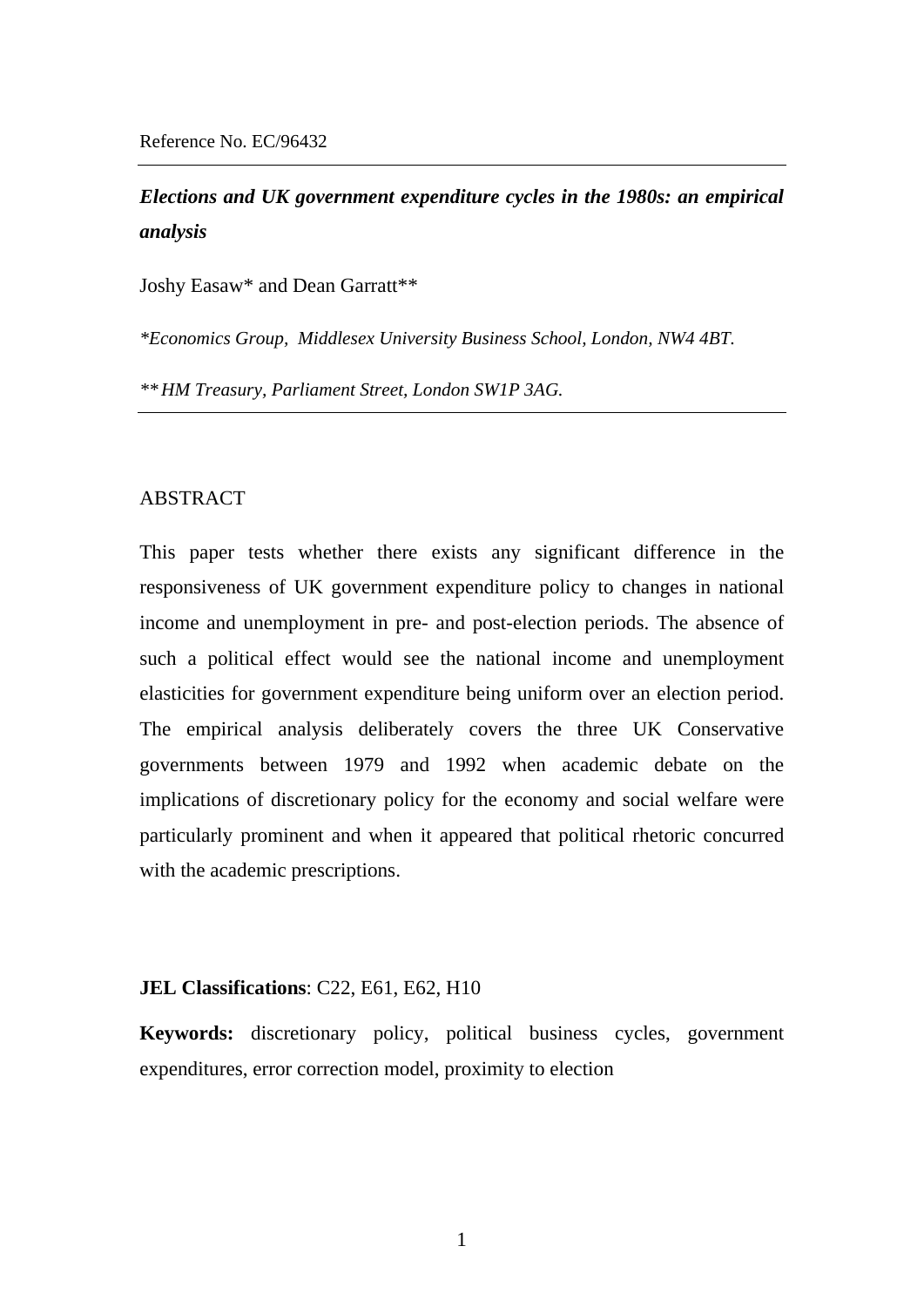## I INTRODUCTION

 $\overline{a}$ 

Macroeconomics has been enriched over the last twenty years or so by its modelling of the interaction of political and economic agents. For instance, Kydland and Prescott (1977) and Barro and Gordon (1983) demonstrate how inflation policy announcements can lack credibility because of the policymaker's temptation to generate surprise inflation. Consequently, the possible electoral benefits for governments in inducing surprise inflation lead to what has been termed an inflation bias or an excessive level of inflation. Simultaneously, work under the broad heading of "political business cycles" has also focused more generally on the economic implications of political objectives, both opportunistic and ideological. Perhaps, the best known model is that of Nordhaus (1975) who also highlights the gains from an expanding economy prior to election and shows how a government may be led to create a boom-bust cycle over the course of an election period.

This paper is concerned with a particular aspect of what can be called 'political macroeconomics'. We will focus on the potential role of politics in shaping government expenditure regimes. This is important to economists because politically motivated policy formulation has important welfare implications. This is a crucial concern in much of the political macroeconomics literature. This paper thus seeks to empirically test whether such concerns are justified by considering Conservative UK government expenditure policy between [1](#page-1-0)979 and  $1992<sup>1</sup>$ .

The political macroeconomic models of Frey (1978), Frey and Schneider (1978), Rogoff (1990) and Rogoff and Sibert (1988) explicitly relate government expenditures to political variables. The Frey-Schneider analysis models regimes switches in government expenditures as dependent upon the government's perceived electoral security, where electoral security is the

<span id="page-1-0"></span> $<sup>1</sup>$  A non-linear analysis of total government expenditure for this period using a non-linear switching</sup> model is found in Easaw and Garratt (1998)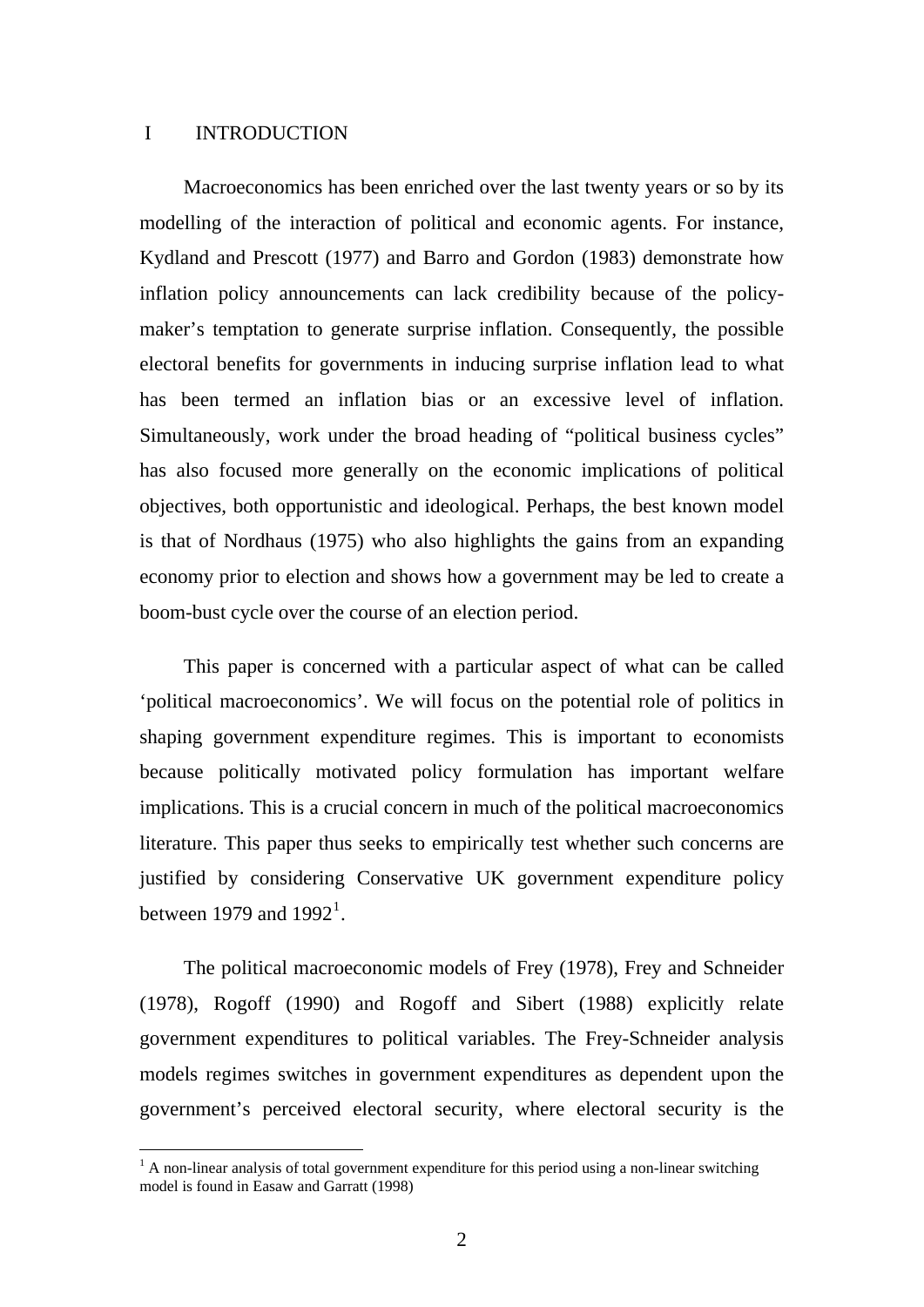government's popularity standing discounted by the time to an election. The closer an election the more important becomes the government's perceived reelection likelihood. In the Rogoff-Sibert models governments attempt to signal their administrative competence to the electorate by appearing to deliver a "healthy" provision of public goods and services at the lowest possible tax price. Its willingness to resort to post-election seignorage and/or bias expenditures in the pre-election period towards those expenditures which can be consumed more immediately is the result of an informational asymmetry. The public are only aware of the government's true administrative competence in the following period with higher inflation and consequent seignorage revenues. Therefore, these political macroeconomic models identify the possible influence of elections in shaping government expenditure policy. We will consider this particular influence for the three election periods from 1979 to 1992.

The choice of this time period is quite deliberate since the period coincides with the heightened debate in academic circles over discretionary economic powers. The likes of Kydland and Prescott (1977) and Barro and Gordon (1983) explicitly warned of the effects of governments using demand management policies to increase their own level of welfare given the potential response of private agents to such policies. Whilst the government could not hope to affect unemployment or output, for anything other than a transitory period, the political cost of discretionary economic policy would manifest itself in inflation bias. Consequently, both the government and the public alike would be the losers of discretionary demand management policies. As Rogoff and Sibert (1988) observe from their model, once you increase the weight that policy-maker's give to reputation and social welfare considerations the less frequently policy cycles should occur. Alesina and Perotti (1995) conclude that there has been a marked move away in the political business literature from the boom-bust cycles of Nordhaus (1975) as a result of models including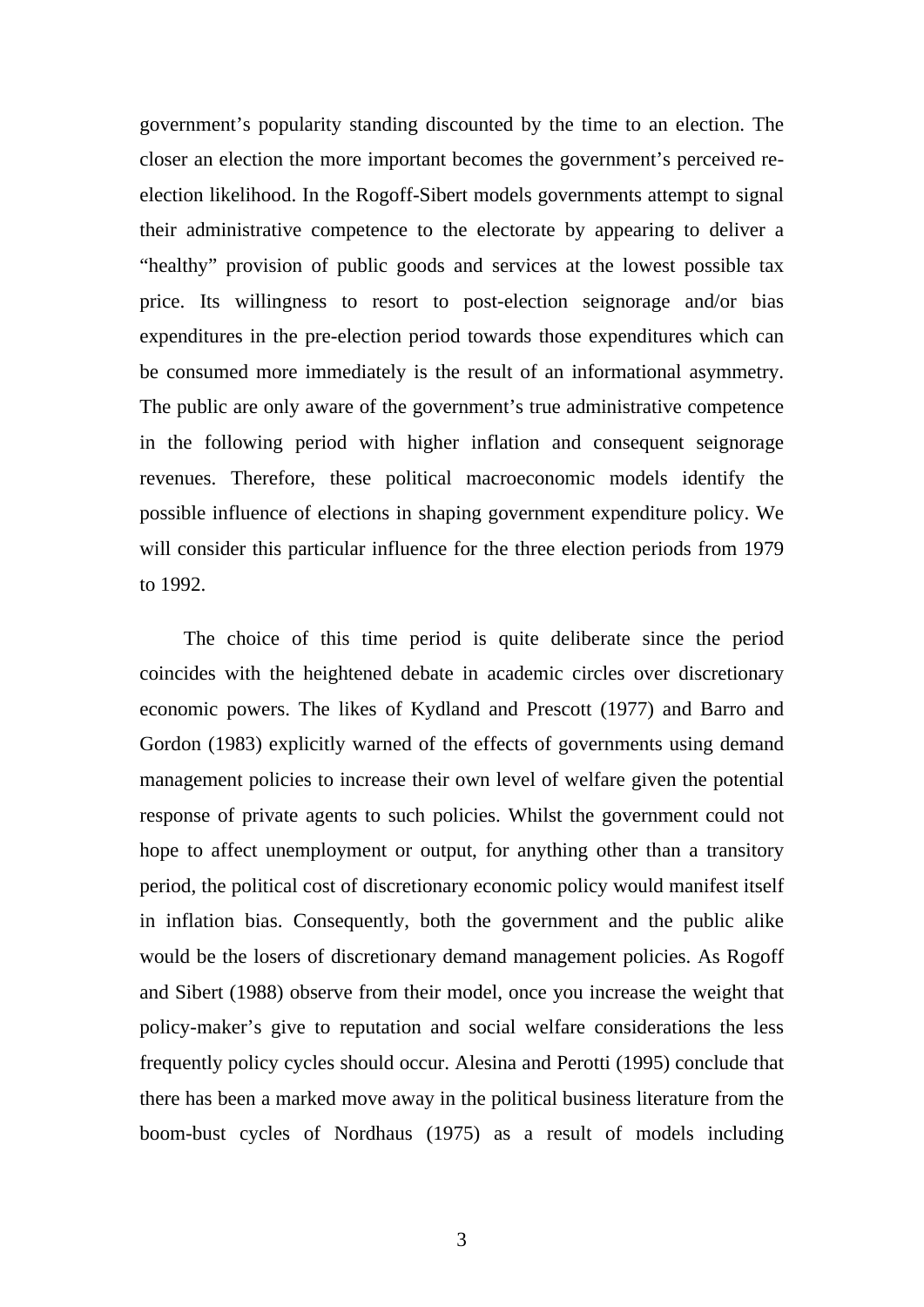reputation building. Therefore, electoral policy cycles 'should be observed only occasionally and should not be very large' (p. 235).

The rhetoric of the UK's Conservative government appeared, on the surface at least, to reflect the concerns of the reputation and credibility literature. Indeed, Backus and Driffill (1986) claim that the fall in UK inflation in the 1980s reflected the determination of the UK Conservative government to pursue "hard-nosed" and, therefore, credible economic policies aimed at reducing inflation. Our primary question is whether such rhetoric was actually supported by their actions in relation to government expenditure policy.

In modelling UK government expenditure we attempt to identify whether there exist two expenditure states dependent upon the time to the next election. In particular, we consider whether there exists any difference in the long-run elasticities of government expenditures with respect to national income and unemployment in the pre- and post-election periods or whether the elasticities are uniform over the entire period. A significant difference would suggest that politics has affected this important area of economic policy while a uniformity in the elasticities across the election period would suggest that this aspect of politics has not influenced the determination of government expenditures. The essence of our analysis is the responsiveness of government to these economic variables pre- and post-election. Consequently, the analysis allows explicitly for a supply-side effect in modelling government expenditures.

Drawing on the Frey-Schneider and Rogoff-Sibert approaches we use our analysis to consider:

(i) whether total government expenditure is more responsive to changes in national income and unemployment in pre-election periods.

(ii) whether transfer and exhaustive government expenditures are more responsive to changes in unemployment and/or national income in pre-election periods.

4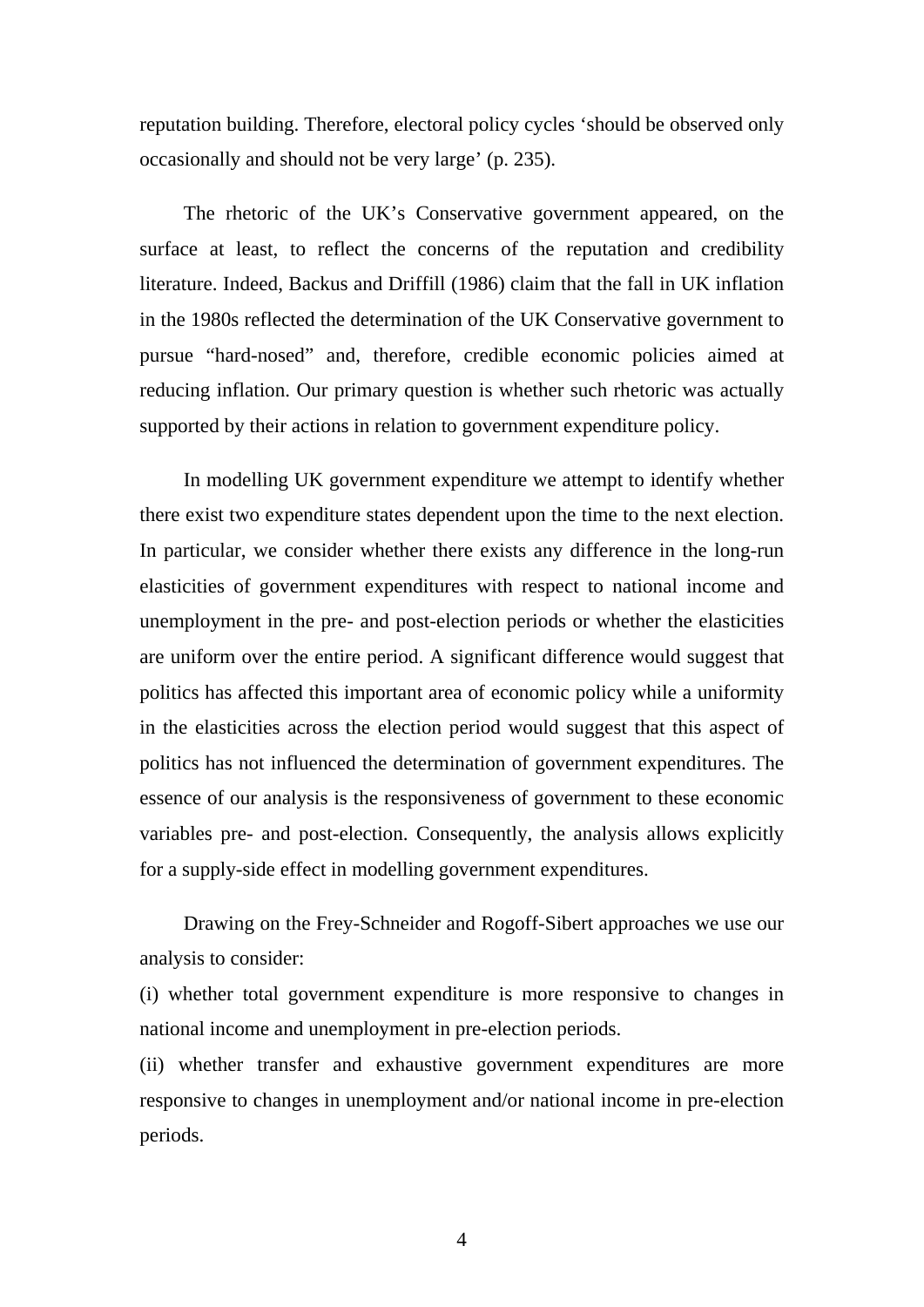(iii) following (ii), whether there is any asymmetry in the behaviour of transfer and exhaustive expenditures across election periods.

In section 2 of the paper we define those components of government expenditures on which the empirical analysis is based. Section 3 begins by detailing the error correction model employed to test UK government expenditure policy for the effect of elections, before presenting the findings of the empirical analysis. Finally, section 4 aims to draw some conclusions from our findings.

#### II UK GOVERNMENT EXPENDITURES, 1979-1992

The empirical analysis focuses on three categories of government expenditures: total (less net lending), transfers and exhaustive. We have used total expenditures less net lending in order to avoid working with an inconsistent data series that would arise by including the privatisation receipts as negative expenditures in the net lending component (See Bailey, Chapter 11, 1995). Between 1979(2) and 1992(1) the mean quarterly growth rate of total expenditure less net lending was 0.52% which was *larger* than 0.46% for the economy as a whole.<sup>[2](#page-4-0)</sup> Total expenditure to GDP at factor cost averaged 50.1%. The breakdown of the mean quarterly growth rates for total government expenditure and GDP for each individual election period and for the first and second halves of these election periods is shown in table 1.

# Table 1 here

 $\overline{a}$ 

<span id="page-4-0"></span> $2$  The importance of privatisation receipts is obvious when one looks at the average quarterly growth rate of total expenditures inclusive of net lending (privatisation receipts are included as negative expenditure within net lending). In this case the quarter to quarter growth rate averages 0.35% and is thus *less* than the mean growth rate of the economy over this period.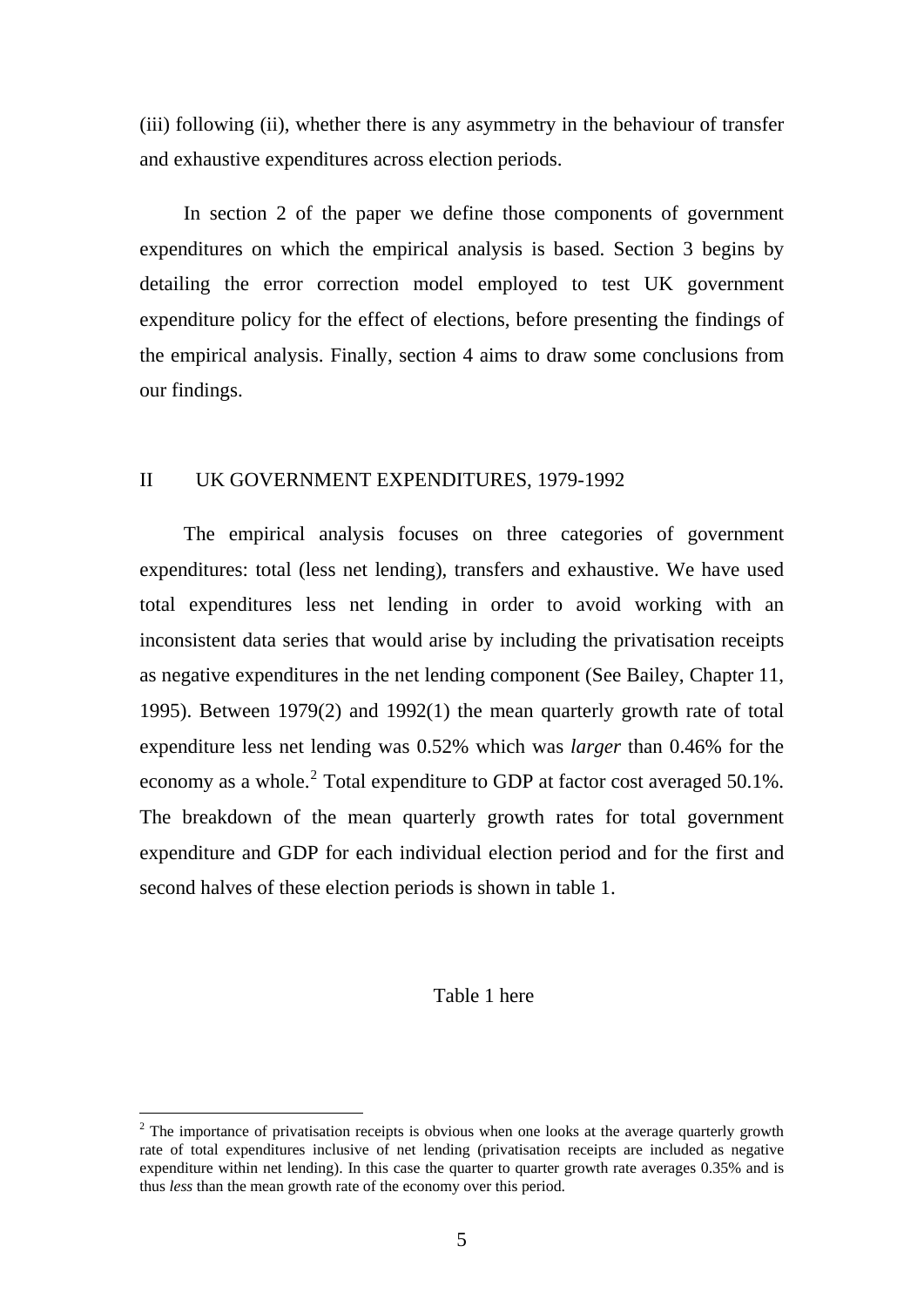As well as focusing upon the sum of government expenditures we also analyse the effect of elections on the long-run relationship between current and capital transfer expenditures and both factor GDP and unemployment and that between exhaustive expenditures and factor GDP. Current transfers are predominantly grants to the personal sector in the form of national insurance benefits. They also include subsidies and grants paid abroad. Capital transfers are largely investment grants. Exhaustive expenditure is the sum of consumption and investment expenditures and is thus expenditure on goods and services. Consumption expenditures are those on current inputs used in the production of public sector output, of which over half is on public sector employees' wages and salaries. Investment relates to expenditures on fixed assets such as land, buildings and machinery.

The average quarterly growth rate of real current and capital transfers over the sample period 1979(2) to 1992(1) was 0.68% compared to 0.52% for total expenditure (less net lending). In contrast, the mean growth rate for exhaustive expenditures was 0.39% and thus less than that for total expenditures. Table 2 shows the growth rates for these two expenditure components over the three election periods.

#### Table 2 here

Figure 1 plots the quarterly growth rate for the three measures of real government expenditure, with the individual election periods indicated.

# Figure 1 here

Exhaustive expenditures remain the largest component of UK government expenditure. Over our sample period of 1979(2) to 1992(1) exhaustive expenditure averaged 56.0% of total government expenditure while current and capital transfers averaged 36.5%.

6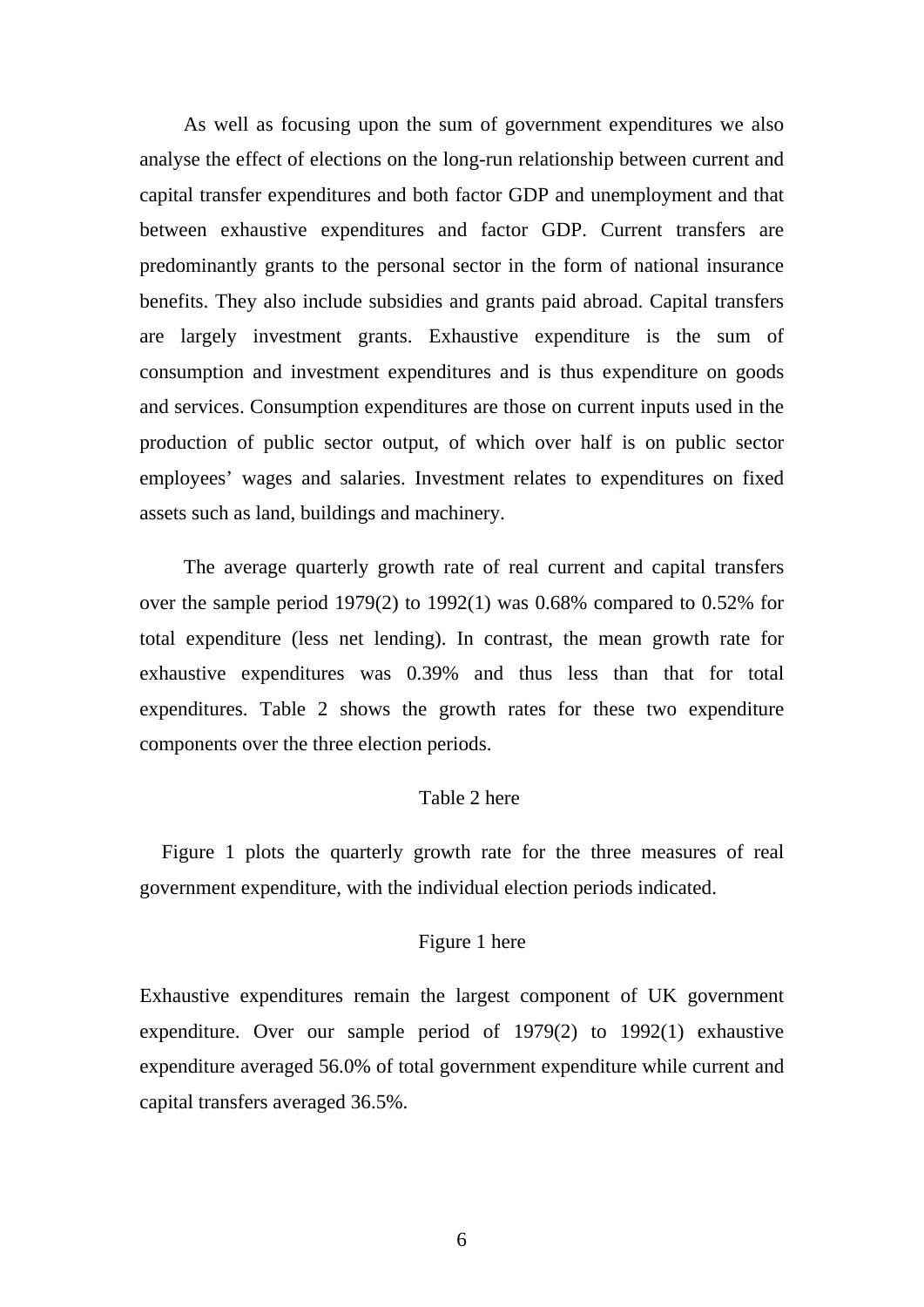#### III EMPIRICAL ANALYSIS

#### *Empirical model*

The hypothesis to be tested is that there are two states of government expenditure associated with pre- and post-election periods. The equations estimated are log-linearised therefore enabling us to infer the responsiveness of government expenditure to national income (Wagner's  $Law^3$  $Law^3$  and unemployment. We subsequently examine any differences in the long-run elasticities of government expenditure between the two regimes.

An error correction model is employed to test government expenditures. An error correction model in logarithm allows us to estimate both the growth rates and dynamic elasticities. From the dynamic elasticities, we can derive the long-run elasticities for both pre- and post-election periods. Then we can look for possible significant differences in long-run elasticities pre- and postelection. Consequently, we are able to distinguish between regime shifts in the long-run dynamic relationship and differences in the trend of the steady state or equilibrium path. Identifying this distinction would be useful in light of the views expressed in Rogoff and Siebert (1988) and Alesina and Perroti (1995) that electoral policy cycles may only be observed occasionally and not very large.

<span id="page-6-0"></span>We have omitted the unemployment variable from the exhaustive expenditures equation because the composition of exhaustive expenditures does not suggest an obviously strong relationship. This was confirmed by statistical tests showing there to be no significant long-run relationship between unemployment and exhaustive expenditures (see below). Furthermore, this is consistent with the consumption and investment expenditure equations estimated by Frey and Schneider (1978).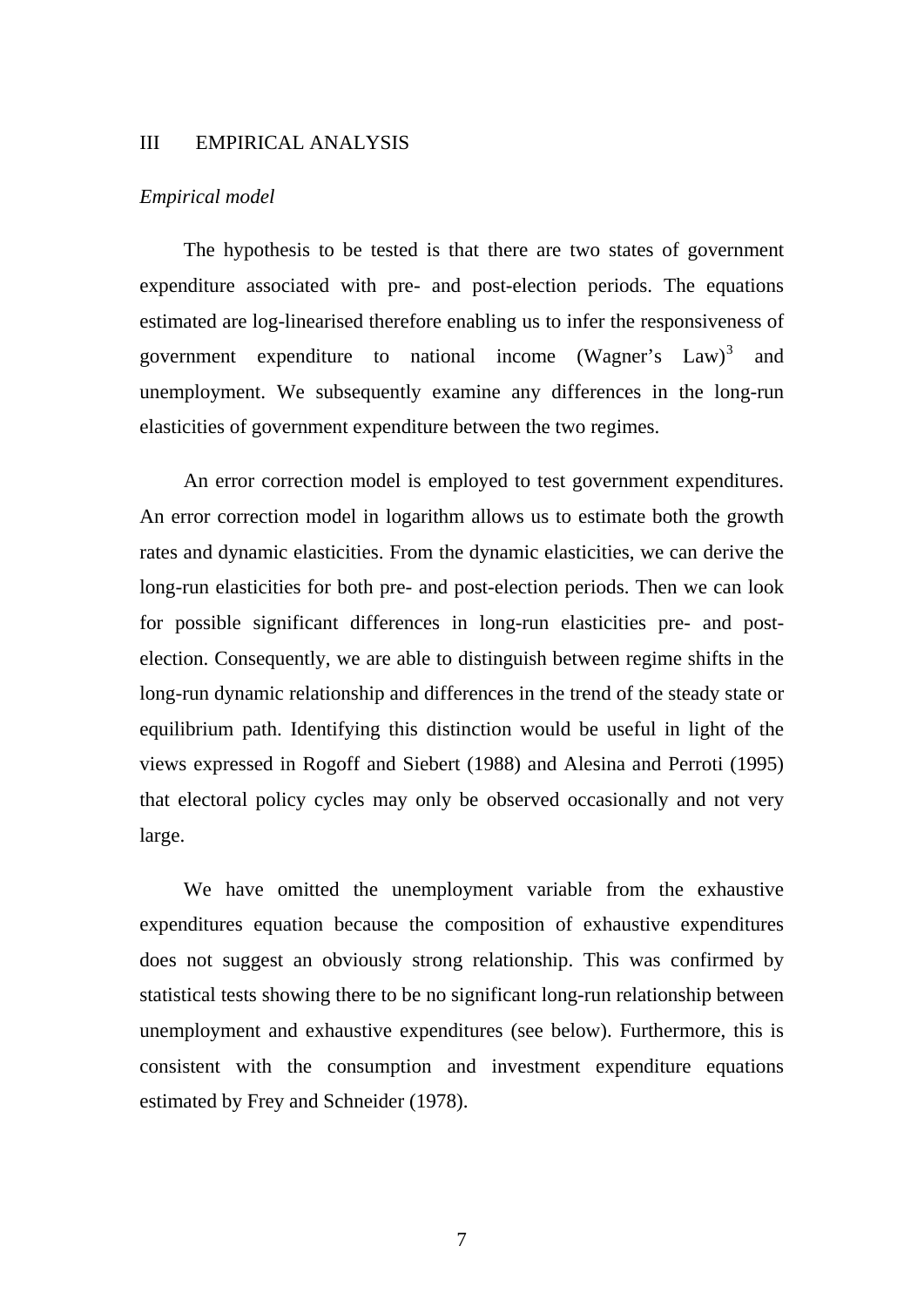The pre-election period is defined as either 4, 6, 8, 10 or 12 quarters up to and including the election quarter itself. We include the government's popularity lead as a control variable since the effect of elections could be tempered somewhat by the government's popularity standing. However, it is our contention that elections have their own unique effect on policy-making even when allowing for popularity. The popularity lead variable is taken from replies to the Gallup survey as to which party an individual would vote if there were a general election tomorrow. It is the difference between those that expressed a preference for the incumbent Conservatives and those Labour.

The linear error correction model takes the following general form  $:$ <sup>[4](#page-7-0)</sup>

$$
\Delta \lg_{i_t} = \alpha_0 + \alpha_1 \Delta l y_t + \alpha_2 \Delta l u_t + \alpha_3 \lg_{i_{t-1}} + \alpha_4 l y_{t-1} + \alpha_5 l u_{t-1} + \beta_0 d_t + \beta_1 (d_t * \Delta l y_t) + \beta_2 (d_t * \Delta l u_t) + \beta_3 (d_t * l g_{i_{t-1}}) + \beta_4 (d_t * l y_{t-1}) + \beta_5 (d_t * l u_{t-1}) + \alpha_6 lead_t + \varepsilon_t
$$

- (1)
- *gi* measure *i* of government expenditures (all in 1990 prices and seasonally adjusted).
- *y* factor GDP (1990 prices, seasonally adjusted);
- *u* unemployment rate (seasonally adjusted);
- *d* dummy variable. This takes a value of 0 in the defined post-election period. The dummy takes a value of 1 in the *n* quarters up to and including the election quarter.

 $\overline{a}$ 

$$
1g_{t} = \delta_{0} + \delta_{1} 1g_{t-1} + \delta_{2} l y_{t} + \delta_{3} l y_{t-1} + \delta_{4} l u_{t} + \delta_{5} l u_{t-1} + \delta_{6} l e a d_{t}
$$

 $3$  See Wagner (1883) articulated that total government expenditure in developing economies would have an income elasticity in excess of unity. Wagner's Law is often cited in explaining the increasing share of government expenditure in national income.

<span id="page-7-0"></span><sup>&</sup>lt;sup>4</sup> When the dummy variable  $d_t = 0$  this is equivalent to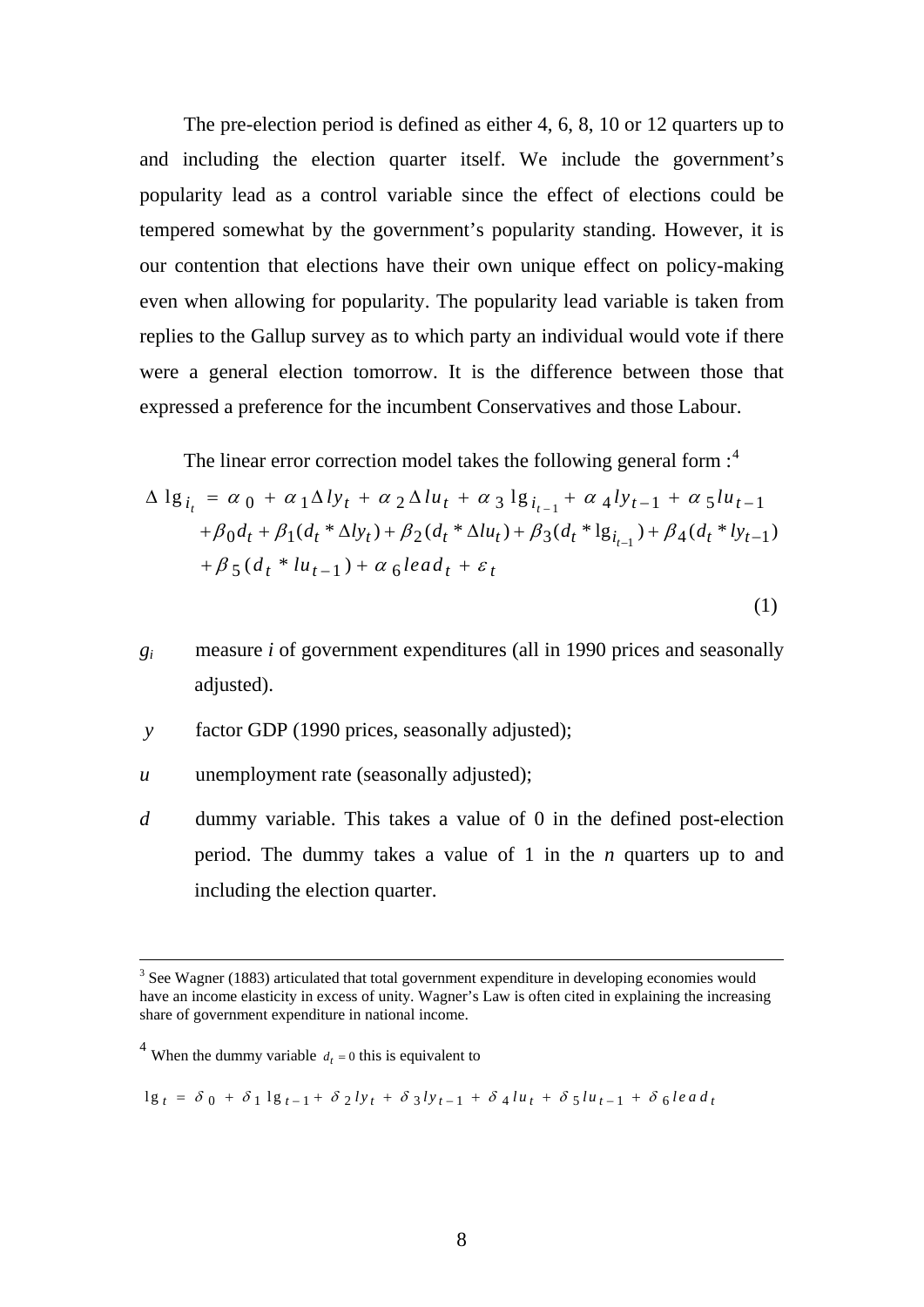*lead* Conservative government's popularity lead over Labour.

Δ represents the difference operator.

We are thus able to define two expenditure regimes. These are:

$$
regime 1: (d_t = 0)
$$
  
\n
$$
\Delta \lg_{i_t} = \alpha_0 + \alpha_1 \Delta l y_t + \alpha_2 \Delta l u_t + \alpha_3 \lg_{i_{t-1}} + \alpha_4 l y_{t-1} + \alpha_5 l u_{t-1} + \alpha_6 l e a d_t + \varepsilon_t
$$
\n(2)

regime 2: 
$$
(d_t = 1)
$$
  
\n
$$
\Delta \lg_{i_t} = \alpha_0 + \beta_0 + (\alpha_1 + \beta_1) \Delta l y_t + (\alpha_2 + \beta_2) \Delta l u_t +(\alpha_3 + \beta_3) \lg_{i_{t-1}} + (\alpha_4 + \beta_4) l y_{t-1} + (\alpha_5 + \beta_5) u_{t-1} + \alpha_6 lead_t + \varepsilon_t
$$
\n(3)

The time-varying slope enables us to test whether the both the growth rates and long-run relationship between government expenditures and unemployment or GDP is affected by the time to the next election or whether the elasticities of government expenditure are uniform over an election period. However, in the exhaustive expenditures model the unemployment terms drop out and the long-run relationship of interest is solely with GDP.

Furthermore, the long-run elasticities can be calculated and estimated as:

$$
\eta_y = -\frac{\alpha_4}{\alpha_3} \text{ and } \eta_u = -\frac{\alpha_5}{\alpha_3} \text{ in post-election regime} \tag{4}
$$

$$
\eta_y = -\frac{\alpha_4 + \beta_4}{\alpha_3 + \beta_3} \text{ and } \eta_u = -\frac{\alpha_5 + \beta_5}{\alpha_3 + \beta_3} \text{ in pre-election regime} \tag{5}
$$

Subsequently, the difference between the two long-run elasticities are estimated to establish whether there is a difference in the trend of the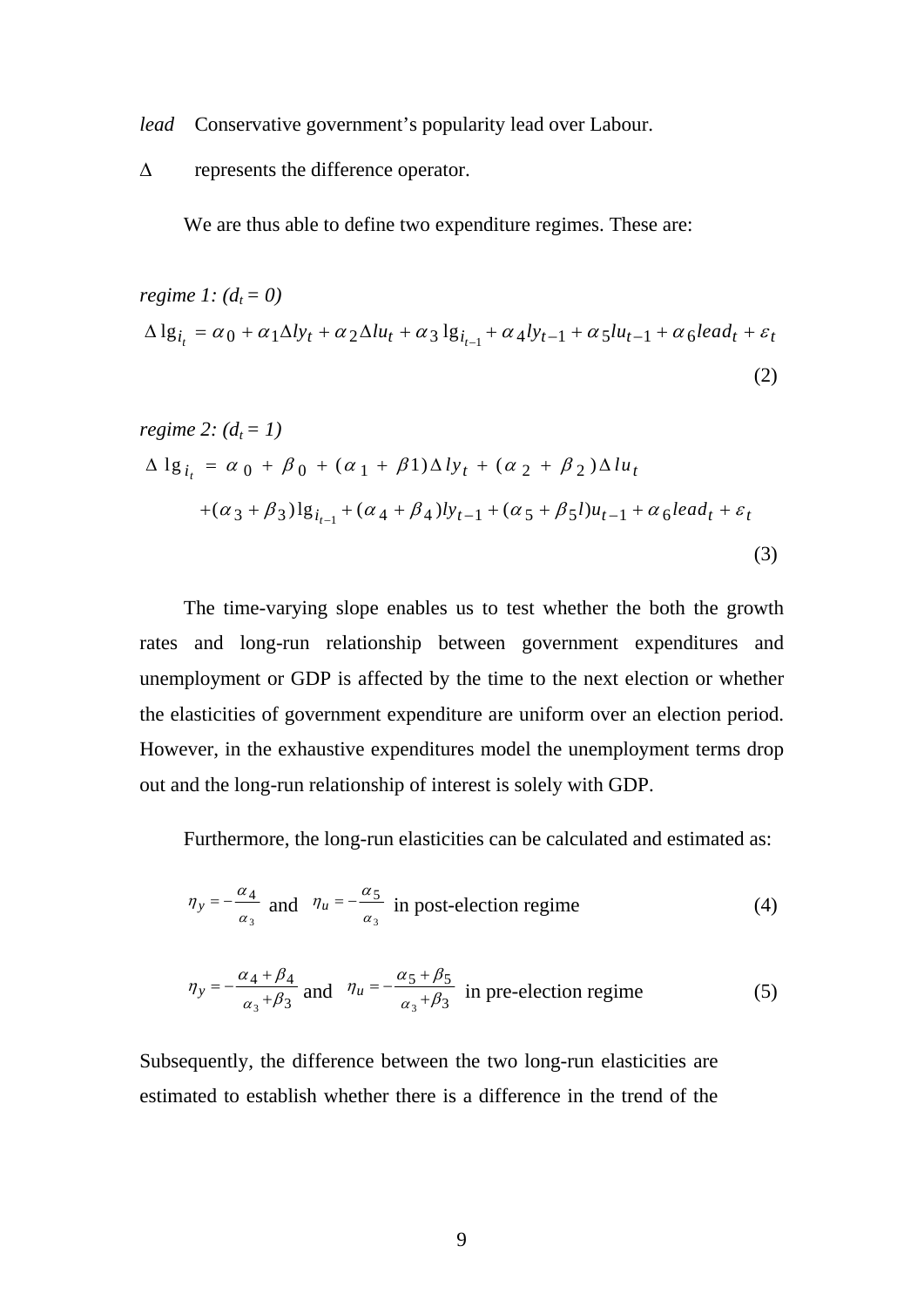steady state or equilibrium path of the long-run relationship between the respective variables<sup>[5](#page-9-0)</sup>.

The Dickey Fuller Tests show that we cannot reject the hypothesis that the *g*, *y* and *u* series have a unit root. These series are found to be I(1). However, we can reject the null hypothesis for a unit root for the popularity lead series at the 5% level. Consequently, a residual-based cointegration test is undertaken for the estimated error-correction models. It is based on the critical values as provided in MacKinnon (1991). Gregory and Hansen (1996) argue that these are satisfactory critical values in establishing long-run relationships in the data, even in the presence of regime shifts (p. 117).

### *Results*

 $\overline{a}$ 

In this sub-section we estimate the error-correction model for total government expenditures (less net lending), current and capital transfers, and exhaustive expenditures. For total expenditures and transfer expenditures we proceed to show the inferred long-run relationship with both factor GDP and unemployment, while in the case of exhaustive expenditures we look at the long-run relationship with GDP only. In each case the fundamental question is whether there is significant evidence that GDP and/or unemployment has a larger influence on government expenditures when closer to an election. However, in order to have a benchmark with which to compare the elasticities in the pre- and post-election periods we have estimated each of the three expenditure models before allowing for any possible effect of elections. Thus, we estimated models equivalent to equation (2). The regressions for each expenditure type are in shown in table 3.

<span id="page-9-0"></span> $<sup>5</sup>$  Gregory et al (1996), confirming the position of Zivot and Andrews (1992), state that a joint null</sup> hypothesis using an *F stat*, or equivalent the *Wald stat*, in a cointegrated relationship has the disadvantage that the power may be low and the chi squared critical values biased against the null hypothesis. Hence, we just use the estimated difference to determine whether there is a significant differences in the trend of the equilibrium path .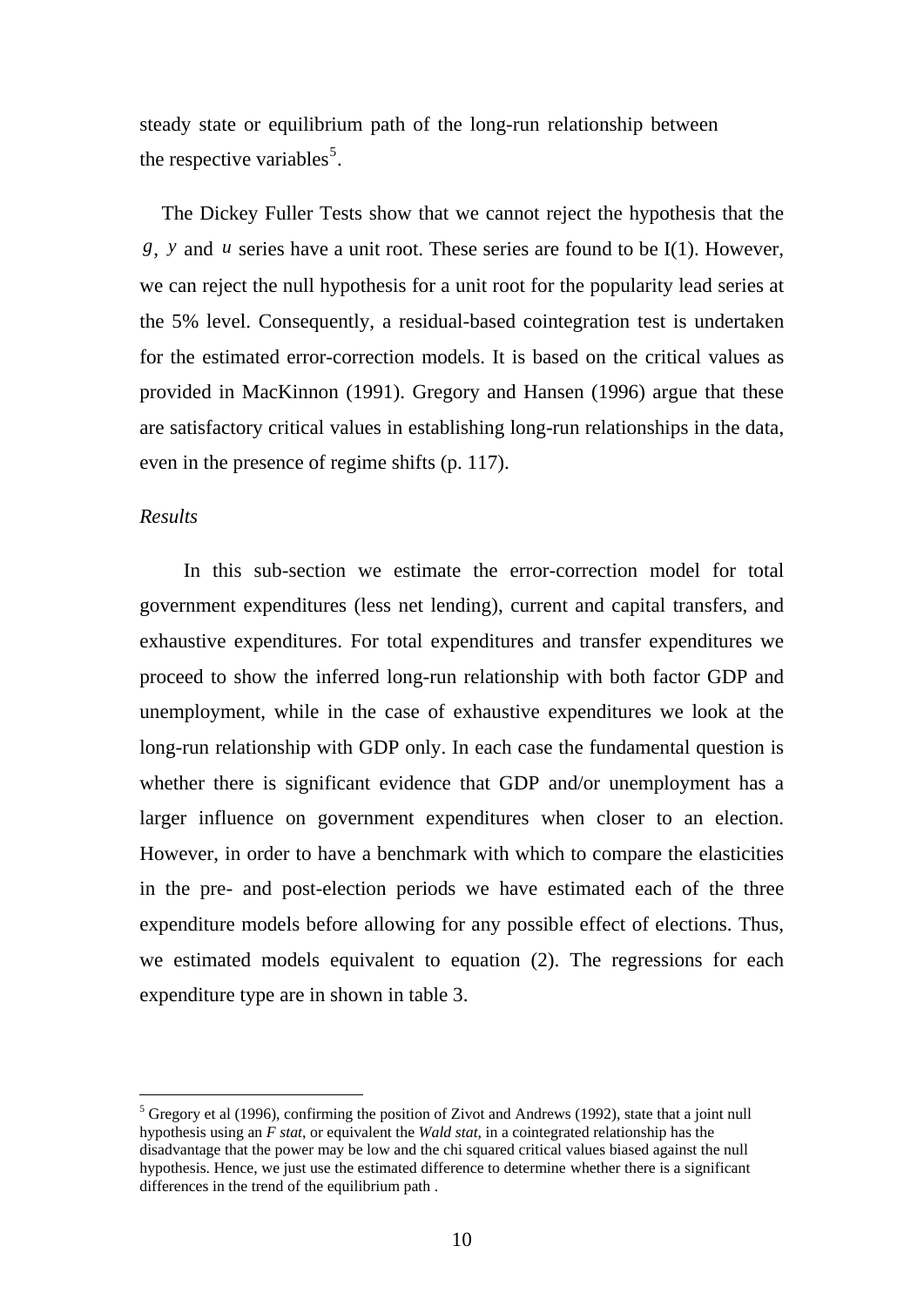#### Table 3 here

The dynamic elasticities indicate that only exhaustive expenditures respond positively and significantly to the growth rate of GDP, whereas all the expenditures considered respond positively and significantly to the level of GDP. Total expenditures respond positively and significantly to both the level and growth rate of unemployment whereas transfers respond significantly only to the growth rate of unemployment. The government's popularity lead is not found to have a significant relationship with government expenditures over the period of Conservative rule in the UK from 1979 to 1992.

The inferred long-run elasticities with respect to income  $(\eta_v)$  and unemployment  $(\eta_u)$  are shown in table 4. The figures in parenthesis are absolute t-values.

## Table 4 here

The income elasticities, while positive, do not support the hypothesis that public expenditures are luxury or superior goods and, thus, do not support Wagner's Law. However, Wagner's analysis was never intended to be interpreted strictly as a 'law' and, moreover, was directed towards the industrialisation stage of an economy's development. The income elasticities infer that a 1% increase in real national income results in real transfer and exhaustive expenditures increasing by just over half a percentage point, but total expenditures by one-quarter of a percentage point. The unemployment elasticities infer that a 1% increase in the rate of unemployment increases real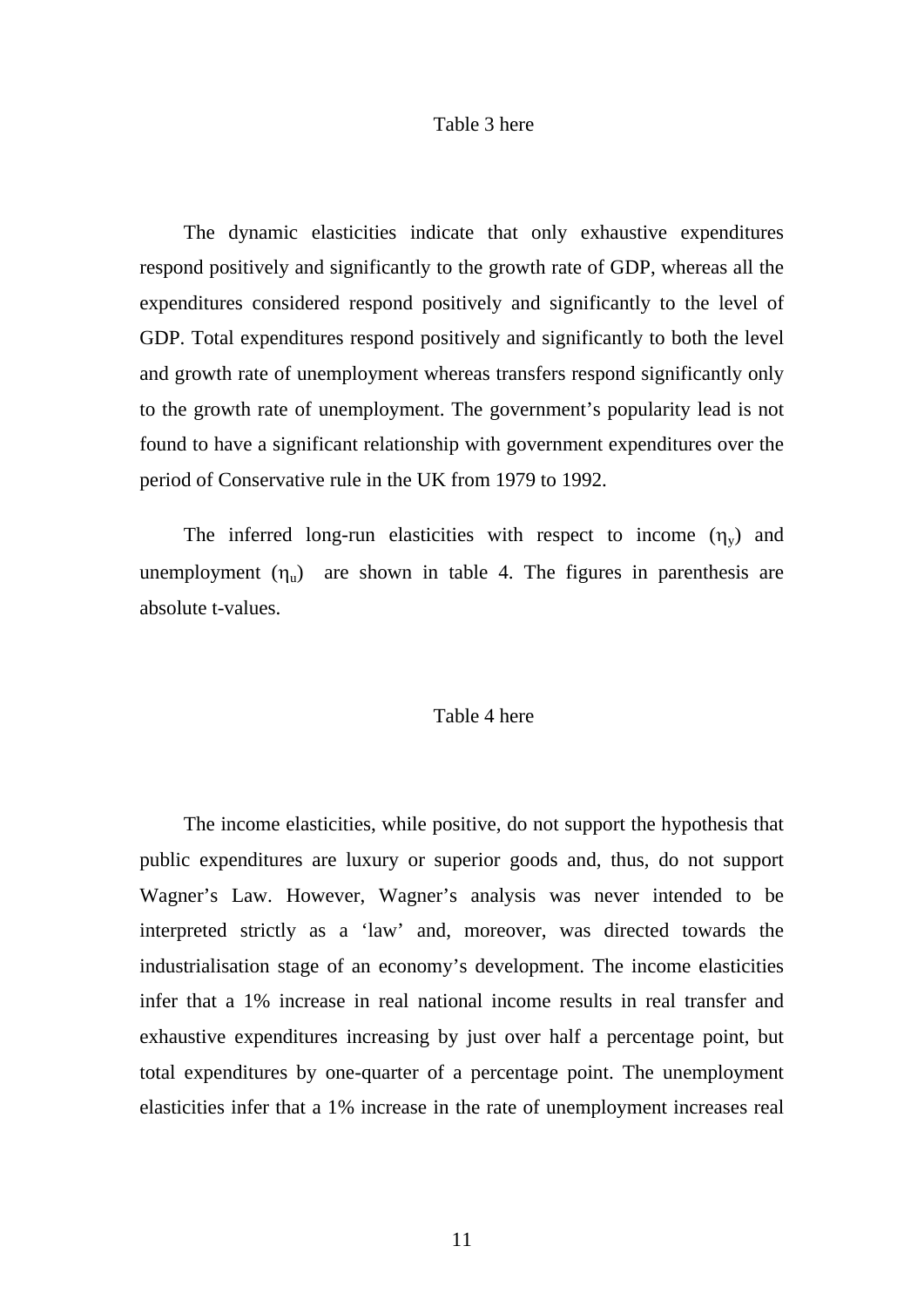transfer expenditures by one-fifth of a percentage point and total expenditures by less than one-thirteenth of a percentage point.<sup>[6](#page-11-0)</sup>

### *Total Expenditure and Time to the Next Election*

We now examine whether proximity or time to a general election results in a pre- and post-election total expenditure regime. Table 5 shows the results from the Ordinary Least Squares estimation of the error correction model (equation 1) for total UK government expenditure.

#### Table 5 here

*LEAD* is insignificant in all variants of the total government expenditure model. The estimated dynamic elasticities are now distinguished according to pre- and post-election. Total expenditures do not respond significantly to national income growth rates in these two periods. However, they appear to respond significantly and positively to the level of national income in the preelection period as defined by 8, 10 and 12 quarters up to the election. The growth rate of unemployment is seen to be insignificant in both pre- and postelection periods, while the level of unemployment has a positive impact on total expenditures in the post-election period.

Table 6 shows the results relating to the long-run elasticities for total government expenditures derived from the estimated dynamic elasticities. For each long-run relationship the first line of results relate to the period furthest from the election when the dummy equals zero, while the second line is for the *n* quarters up to the election. If the elasticity prior to the election is greater

 $\overline{a}$ 

<span id="page-11-0"></span> $6$  When the appropriate model for exhaustive expenditures is estimated the unemployment elasticity is found to be 0.04 with a calculated t-ratio of 1.11 and thus statistically insignificant.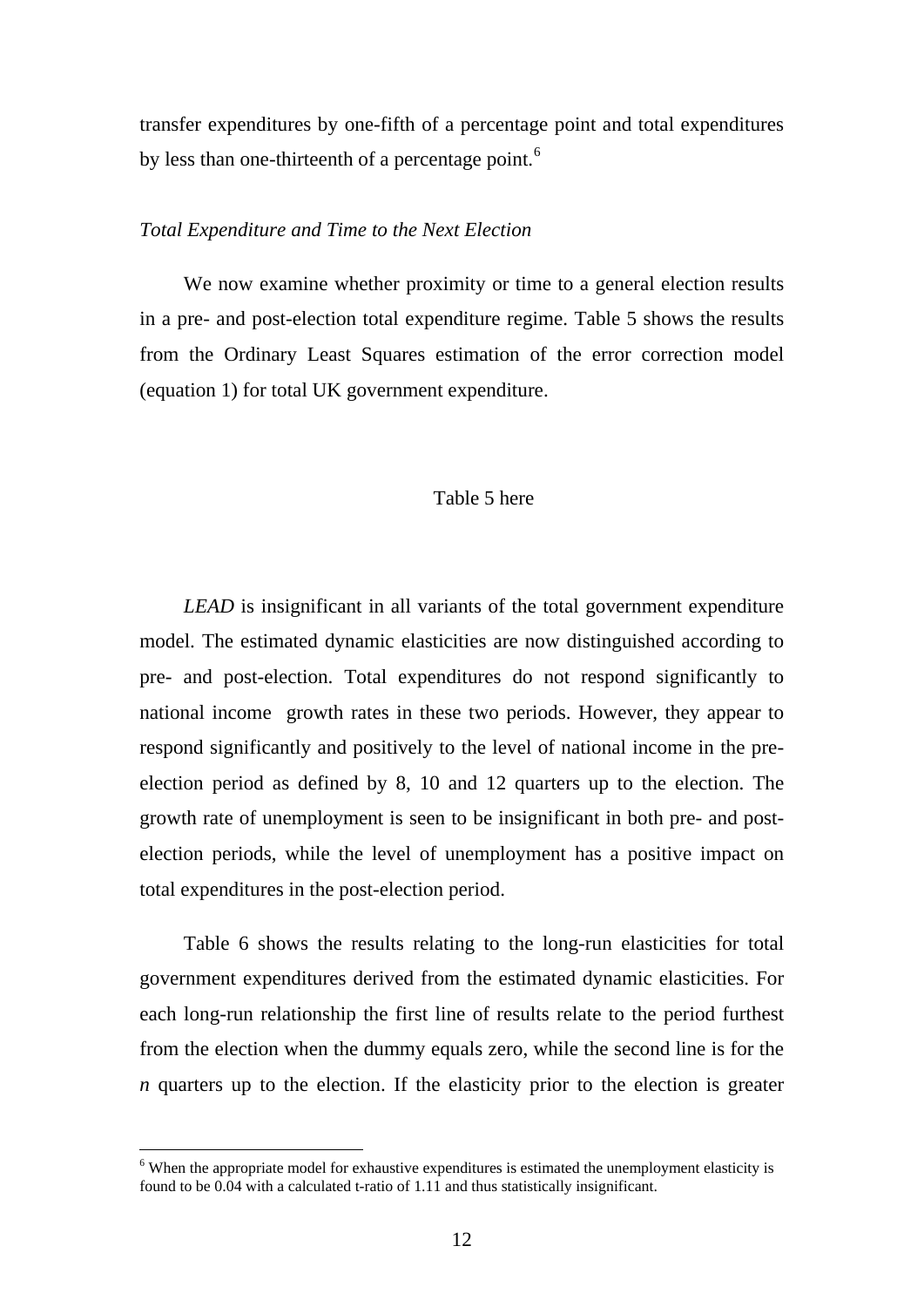(less) than in the post-election period, the difference between the two will be some negative (positive) number.

#### Table 6 here

The results show significant evidence that the proximity of an election has impacted on the relationship between national income and government expenditure. This is not true of the relationship between unemployment and government expenditure. The hypothesis that the elasticity of government expenditure with respect to income in the ten or twelve quarters up to the election is different to that in the remainder of the election period is statistically significant at the 2.5% and 10% levels respectively. This is consistent with the dynamic elasticities. The magnitudes indicate that the income elasticity of total government expenditures is *larger* in the pre- as opposed to post-election periods. This amounts to between a three-tenths of one percent to a full one percent extra increase in real total expenditures for a 1% increase in real national income prior to an election. Indeed, the model where  $n = 12$  indicates that in the more immediate aftermath of an election the elasticity of total expenditure with respect to national income was negative.

 The unemployment elasticity of total government expenditure is constant across election periods. This is perhaps because the effect of unemployment on government expenditures is essentially demand-driven. Governments appear both unable and unwilling to respond differently to unemployment changes across an election period. Greater generosity in the coverage of benefits or the levels of benefits themselves imply more pressure on government's budget constraint, and in the case of coverage more entitlements in the future. It is easier, in political terms, to extend benefit coverage than to reduce it.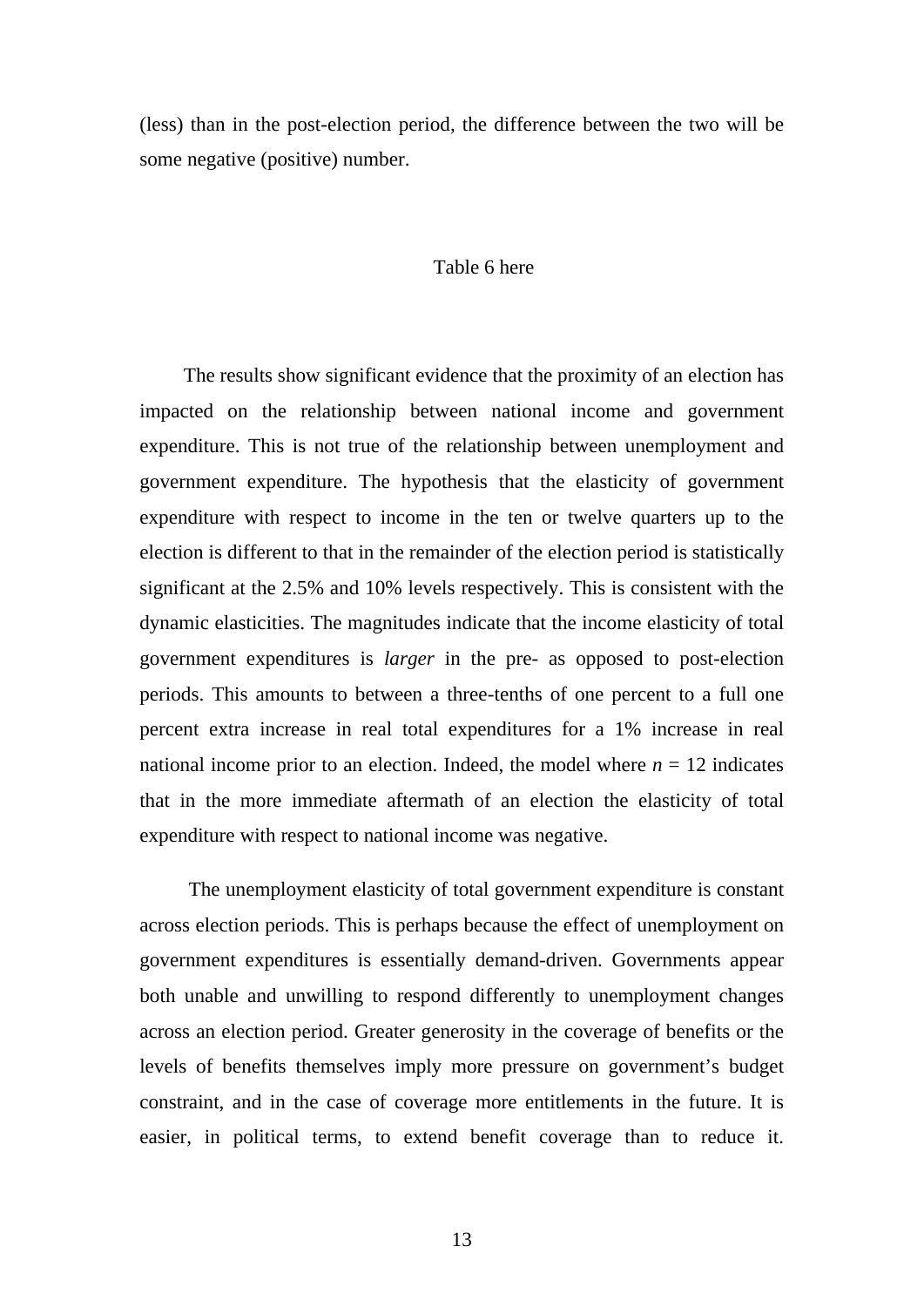Furthermore, with regards to the level of benefits the recent experience in the UK has been to index them to the retail price index.

## *Transfers and Time to the Next Election*

We now examine whether time to the next election has influenced the GDP and unemployment elasticities for transfer expenditures.

Table 7 shows the full set of regression results from estimating the error correction model for transfer expenditures.

# Table 7 here

The government's popularity lead is typically found not to exert a significant impact on transfer expenditures, the exception being the 8 quarter variant. The growth rates of national income and unemployment similarly do not exhibit a significant relationship, except for the former in the post-election period in 8 quarter variant. The levels of national income and unemployment have a significantly positive post-election relationship with transfers in the 4 and 6 quarter variants. The level of national income has a significantly positive relationship in the pre-election period again in the 8 quarter variant.

Table 8 shows the long-run elasticities consistent with the estimated dynamic elasticities.

# Table 8 here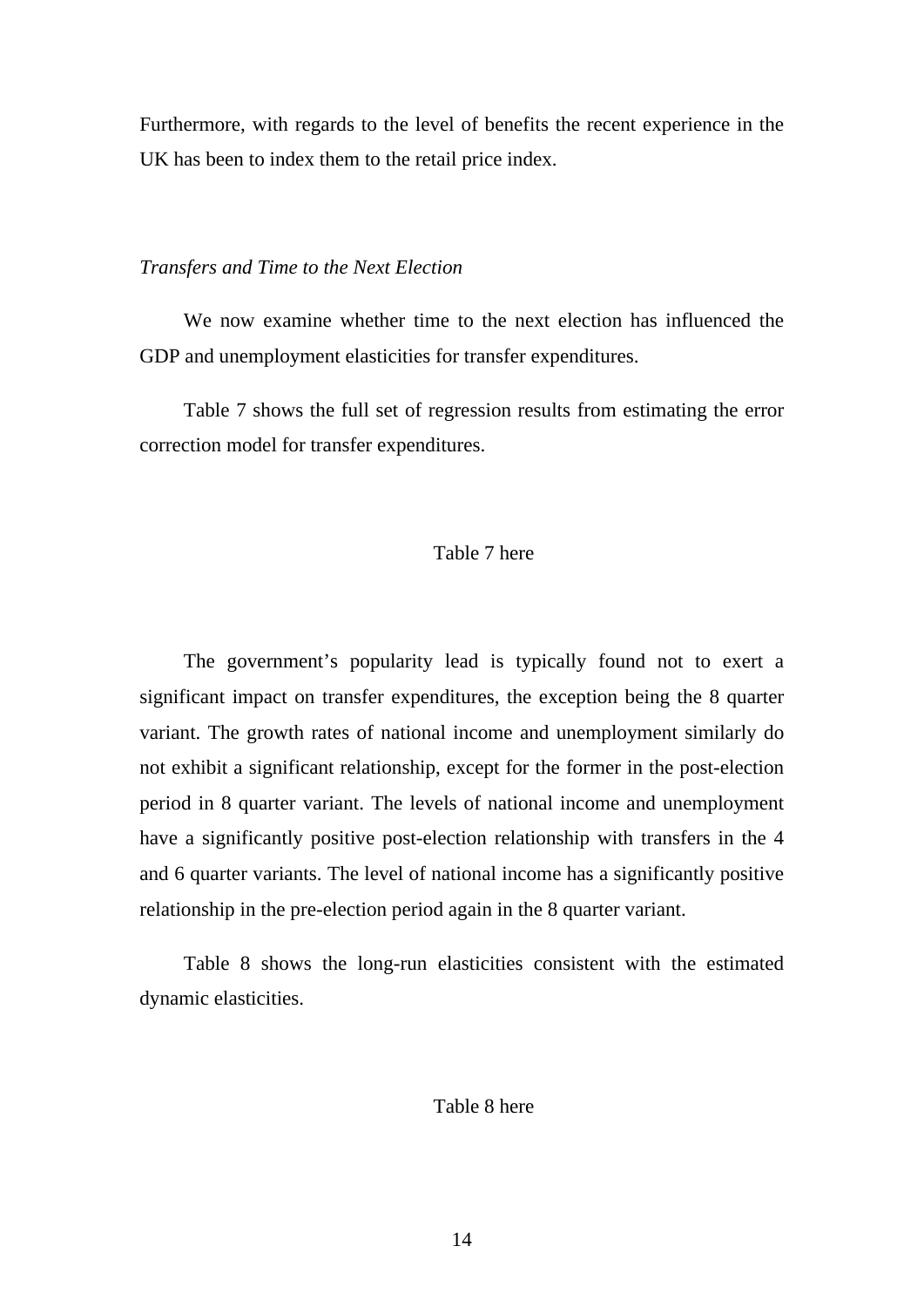The long-run elasticities are consistent with the dynamic elasticities. In the 8 quarter model the income elasticity is significantly *larger* in the preelection period. The difference amounts to close on an extra four-tenths of one percent increase in transfers in the pre-election period for a 1% rise in real national income. Again, the unemployment elasticity is found to be uniform across election periods.

#### *Exhaustive Expenditures and Time to the Next Election*

The largest part of government expenditure is on exhaustive expenditures. The final set of tests considers the possible impact of the time to the next election on exhaustive expenditures. The full set of regressions results are shown in table 9 below.

## Table 9 here

The estimated dynamic elasticities show that exhaustive expenditures are not significantly responsive to national income growth rates. However, these expenditures respond significantly to the level of national income in the postelection period in the 4, 6 and 8 quarter model variants. The popularity lead variable is insignificant except in the 10 quarter model where it is significantly negative and thus consistent with electoral security exerting downward influence on expenditures.

Table 10 shows the estimated long-run elasticities from the dynamic elasticities.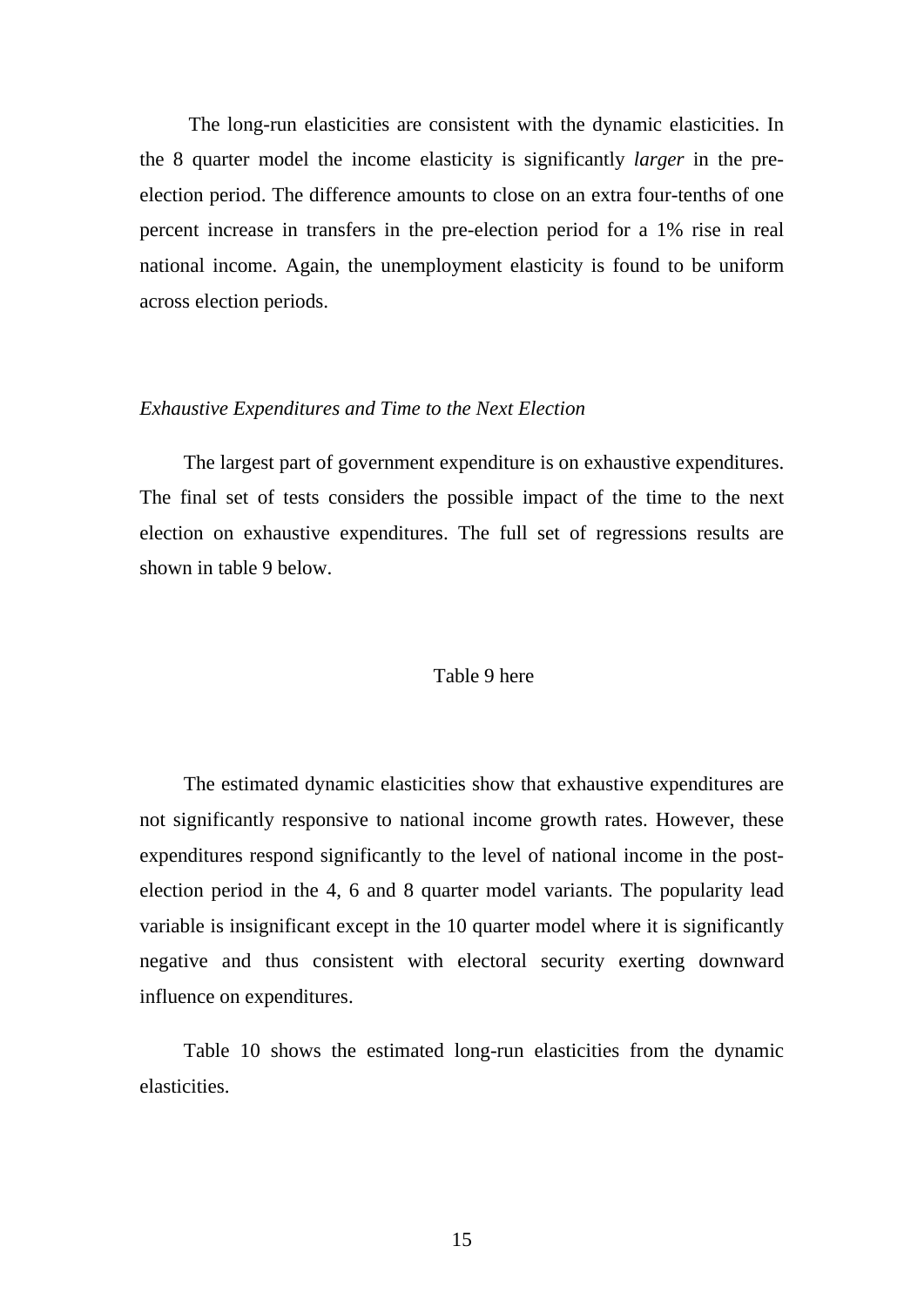#### Table 10 here

 There is evidence that the elasticity of exhaustive expenditures with respect to national income was significantly influenced by the proximity of a forthcoming election. In the 10 and 12 quarter model variants the income elasticity of exhaustive expenditures is significantly different to the remainder of the period at the 1% level. Once more, the income elasticity of expenditure is *larger* in the pre-election period. The difference amounts to close on a fourtenths of one percent extra increase in real exhaustive expenditures for a 1% rise in real national income.

#### IV CONCLUSIONS

The implication of time inconsistency and credibility in macroeconomic policy is that governments which practise discretionary economic policy can cause excessive inflation without any reduction in unemployment. Therefore, governments can increase both their own welfare and that of private agents by committing themselves to economic rules and resisting the temptation to allow politics to affect their economic policy-making. The present paper empirically analysed UK government expenditure behaviour in the 1980s, and whether their hard-line position in fiscal policy was influenced by electoral considerations. We focused on the elasticity of three measures of real government expenditures with respect to real national income and the rate of unemployment over three election periods. A summary of the findings with respect to these elasticities is shown Table 11.

# Table 11 here

There is evidence to support the hypothesis that the income elasticity in all our expenditure models was larger in the pre-election phase. This seems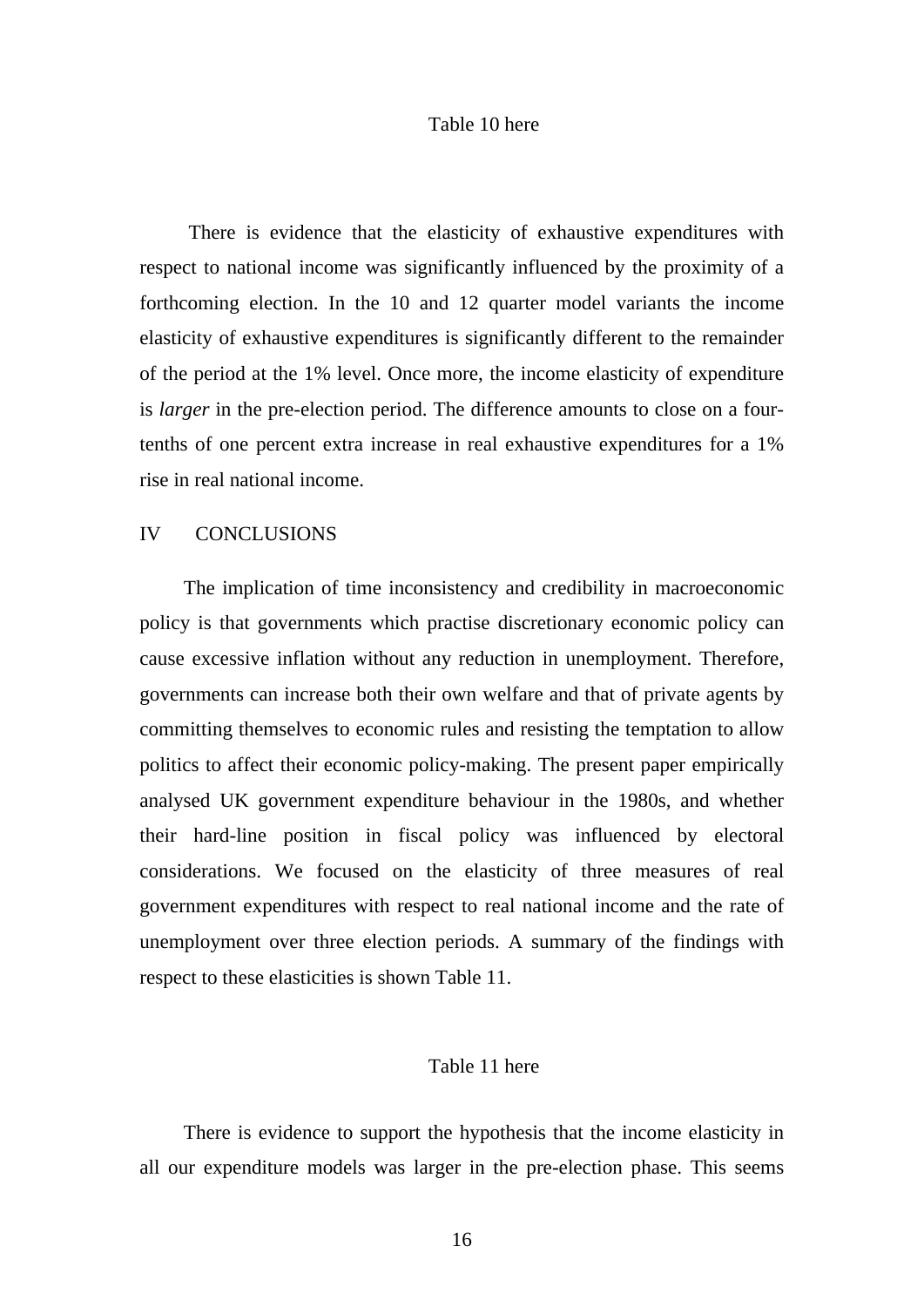particularly apparent approximately two and half years prior to an election, or the latter half of a UK election period. The effect amounts typically to between an extra one-third and four-tenths of one percentage point increase in expenditures following a 1% increase in national income, although in the total expenditures model there is evidence that in the immediate aftermath of an election the income elasticity was negative so that the effect is larger at nearer an extra one-percentage point.

Whereas government expenditure policy is seen to respond differently to national income pre- and post-election, the effect of unemployment, while significant in determining in total and transfer expenditures, appears to be uniform over an election period.

We posed three questions at the outset of this paper in relation to long-run elasticities. In response we have found:

(i) total government expenditure is more responsive to national income in preelection periods, but not to unemployment where the response is uniform across the whole election period.

(ii) transfer and exhaustive expenditures are more responsive to changes in national income in pre-election periods. Transfer expenditures responded uniformly to unemployment across election periods, while there is no significant long-term relationship between exhaustive expenditures and unemployment.

(iii) from (ii) it appears that transfer and exhaustive expenditures respond similarly to national income since, in each case, the long-run elasticity is larger in pre-election periods.

The present analysis indicates that there is a significant difference in the trend of the steady-state and equilibrium path between pre and post election periods. However, with the of exception total expenditures, there are no significant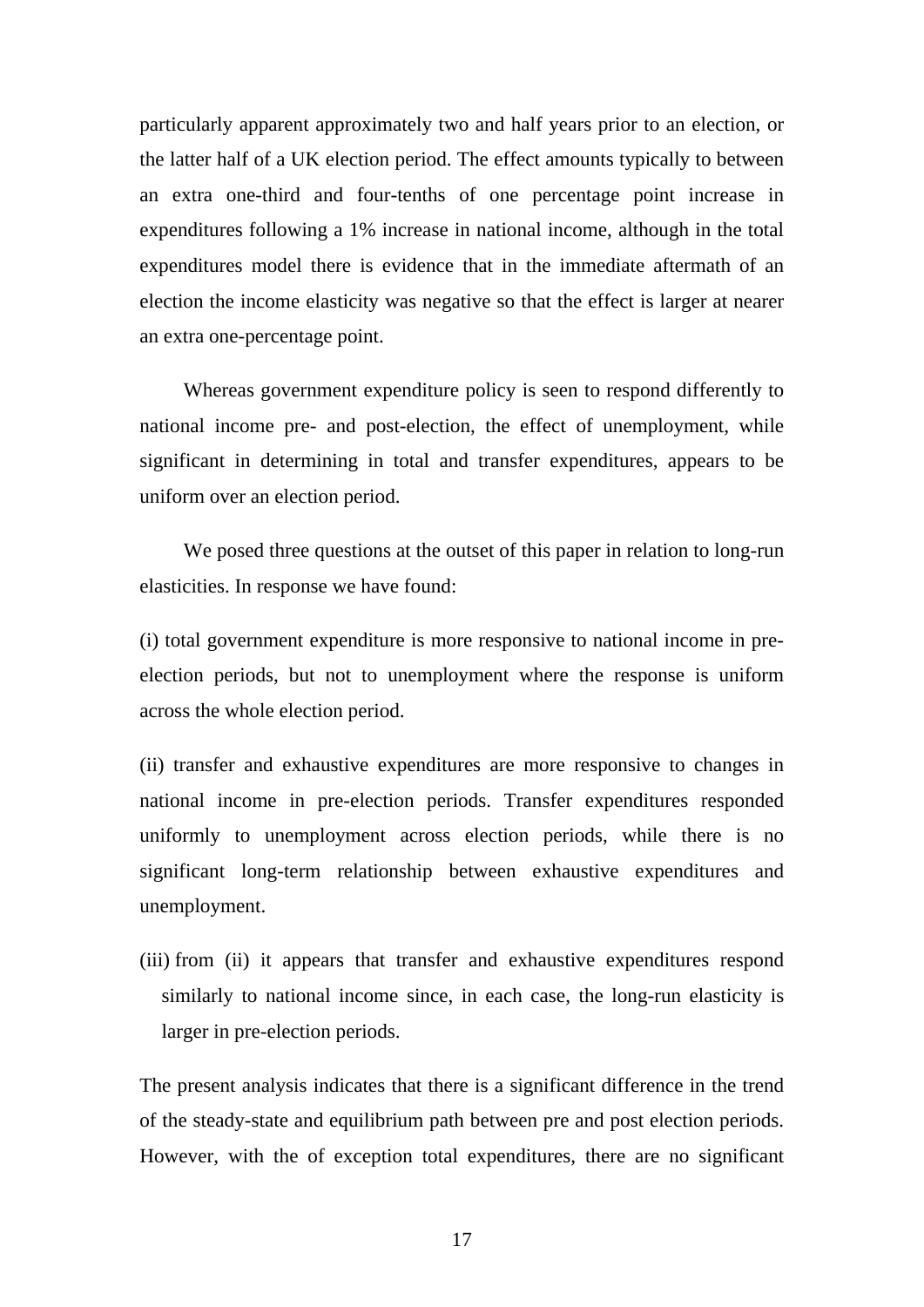differences between growth rates and dynamic elasticities in pre and post election periods. This would suggest that while the incumbent government did not react dynamically to electoral cycles, there is significant change in the long run trend. This, together with the insignificant re-election indicators, gives some credence to the position expressed by Rogoff and Sibert (1988) and Alesina and Perroti (1995) that there is a movement away from the traditional boom-bust framework as in the 1980s UK governments did not react dynamically to impending elections. Nevertheless, there is sufficient evidence in the present analysis that show that the UK government expenditure types in the 1980s have significantly changed their long-run steady-state or equilibrium path with respect to electoral cycles.

The idea that government expenditure policy is affected by electoral expediency is not a new one. However, developments in macroeconomics over the last twenty years have demonstrated the possible pitfalls for governments, particularly in relation to credibility and the associated inflation bias. In this paper by empirically testing for the existence of two expenditure regimes determined by the proximity of an election, there is evidence to support that in recent British political history government expenditure has been affected by political motives. While government may have appeared to have accepted the pitfalls identified by the emerging new classical macroeconomic literature, this acceptance was at best a mere appreciation in relation to government expenditure policy and an appreciation that would seem to have been ignored. Politics continues to matter.

#### ACKNOWLEDGEMENTS

We would like the acknowledge the comments and advice of Paul Dunne, David J Smyth and Peter Jackson. We are also indebted to an anonymous referee for useful comments and suggestions. Any mistakes or omissions are, however, entirely ours.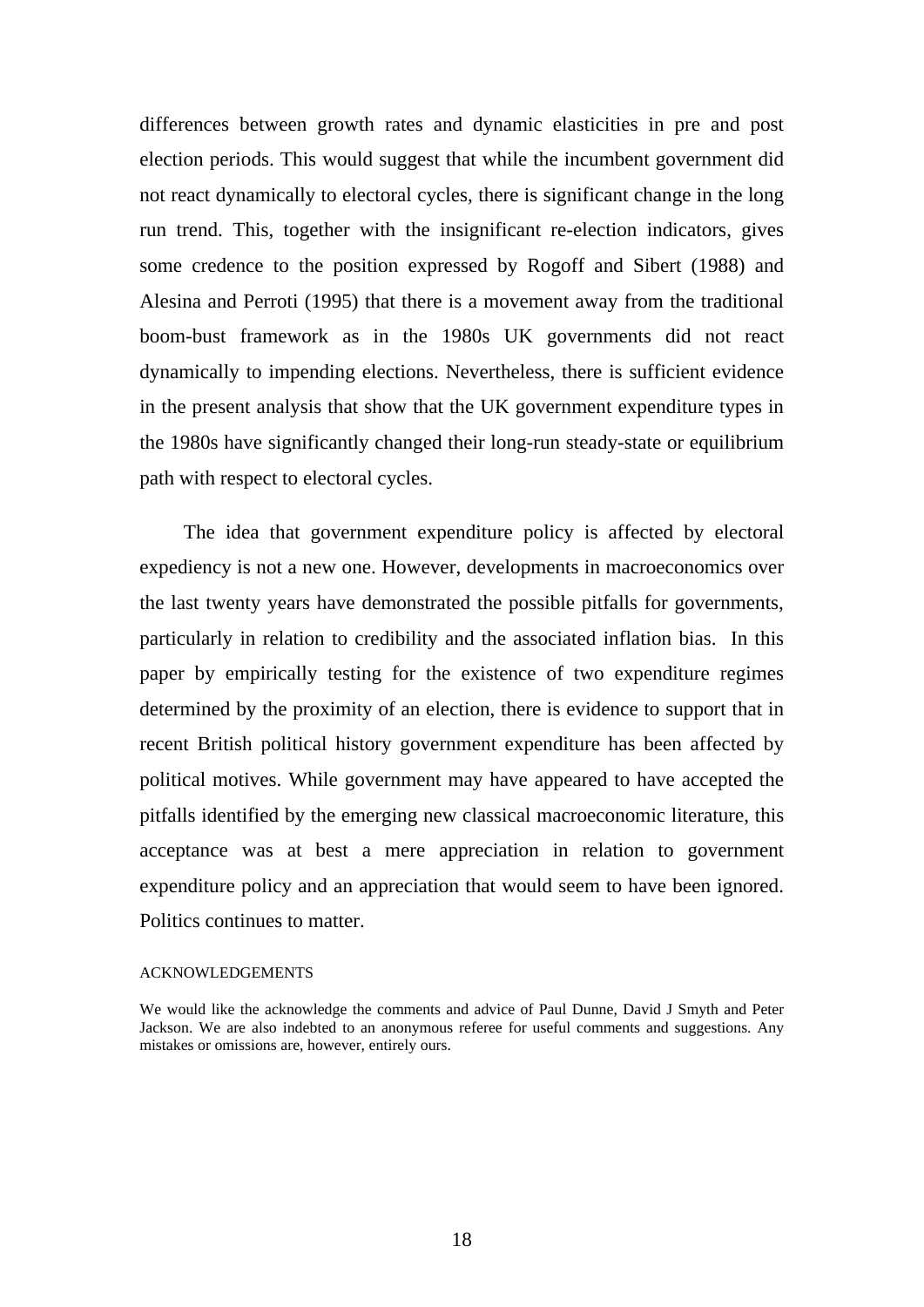#### **REFERENCES**

- Alesina, A. (1987). "Macroeconomic policy in a two-party system as a repeated game", *Quarterly Journal of Economics*, pp. 651-678.
- Alesina, A. and Perotti, R. (1995). "Fiscal expansions and adjustments in OECD countries", Economic Policy, 21, October, pp. 207-248.
- Backus, D. and Driffill, J. (1985). "Inflation and reputation", *American Economic Review*, 75, June, pp. 530-538.
- Backus, D. and Driffill, J. (1986). Policy Credibility and Unemployment in UK, in *Advances in Monetary Economics*, edited by David Currie, Croam Helm: London.
- Bailey, S. J. (1995). *Public Sector Economics: Theory, Policy and Practice*, Macmillan: London.
- Barro, R. and Gordon, D. B. (1983). "Rules, discretion and reputation, in a model of monetary policy", *Journal of Monetary Economics*", 12, pp. 101- 120.
- Banerjee, A., Dolado, J., Galbraight, J.W. and Hendry, D.F (1993), *Cointegration, Error Correction and the Econometric Analysis of Nonstationary data*, OUP, Oxford, UK
- Brown, C. V. and Jackson, P. M. (1990). *Public Sector Economics*, 4th Edition, Blackwell Publishers: Oxford.
- Easaw, J. and Garrat, D. (1998), "UK Government Expenditure and Electoral Security in the 1980s: A Non-Linear Analysis", *Economics Letters*, forthcoming.
- Frey, B. (1978). "Politico-Economic Models and cycles", *Journal of Public Economics*, 9, pp. 203-220.
- Frey, B. and Schneider, F. (1978). A model of politico-economic behaviour in the UK, *The Economic Journal*, June, pp. 243-253.
- Frey, B. and Schneider, F. (1981). "A politico-economic model of the UK: New estimates and predictions", *The Economic Journal*, September, pp. 737-740.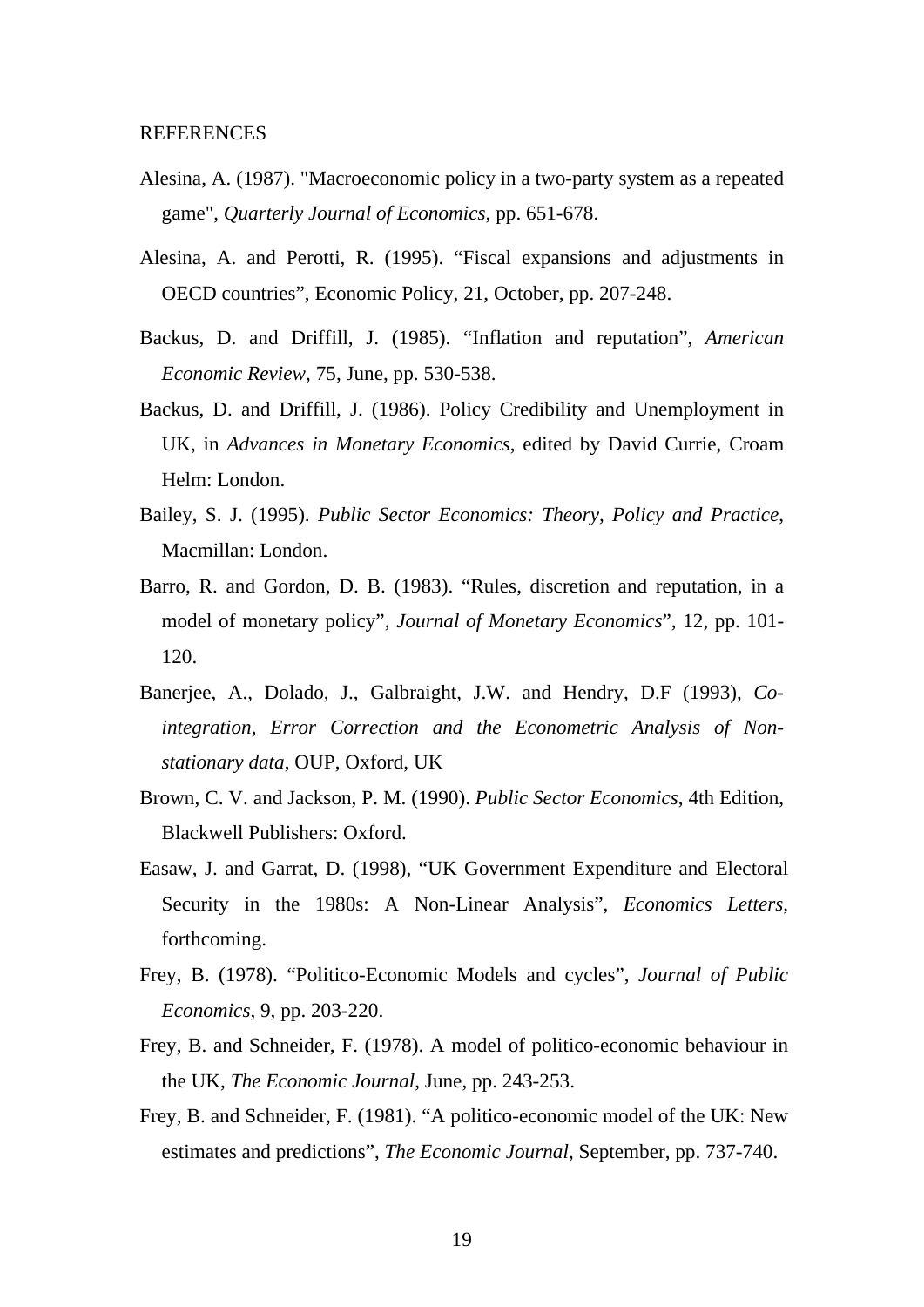- Gregory, A. and Hansen, B. (1996), "Residual-based for cointegration in models with regime shifts", *Journal of Econometrics,* Vol. 70, pp. 99-126.
- Gregory, A., Nason, J. and Watt, D. (1996), "Testing for structural breaks in cointegrated relationships", *Journal of Econometrics,* Vol. 71, pp. 321-341.
- Haldane, A. (1995). "Rules, Discretion and the United Kingdom's New Monetary Framework", *Bank of England Working Paper Series*, November, ISSN 0142-6753.
- Hibbs, D. (1992). Partisan theory after fifteen years*, European Journal of Political Economy*, 8, pp. 361-373.
- Kydland, F. and Prescott, E.C. (1977). "Rules rather than discretion: the inconsistency of optimal plans", *Journal of Political Economy*, 84, pp. 473- 491.
- Lockwood, B. Philippopoulos, A. and Snell, A. (1996). "Fiscal policy, public debt stabilisation and politics: Theory and UK evidence" *The Economic Journal*, 106, July, pp. 894-911.
- MacKinnon, J. (1991), "Critical values for cointegration tests", in Engle, R. and Granger C, eds, *Long-run economic relationships: Readings in cointegration*, OUP.
- MacRae, D. (1977). A political model of the business cycle, *Journal of Political Economy*, 85, No. 2, pp. 239-263.
- Minford, P. (1995). "Time-inconsistency, democracy, and optimal contingent rules", *Oxford Economic Papers*, pp. 195-210.
- Nordhaus, W. (1975). "The political business cycle", *Review of Economic Studies*, April, pp. 169-190.
- Price, S. (1996). "Government popularity and the political business cycle", *Department of Economics Discussion Paper, City University*, April 2nd.
- Rogoff, K. (1990). Equilibrium political budget cycles, *American Economic Review*, March, pp. 21-36.
- Rogoff, K. and Sibert, A. (1988). Elections and macroeconomic policy cycles, *Review of Economic Studies*, 55, January, pp. 1-16.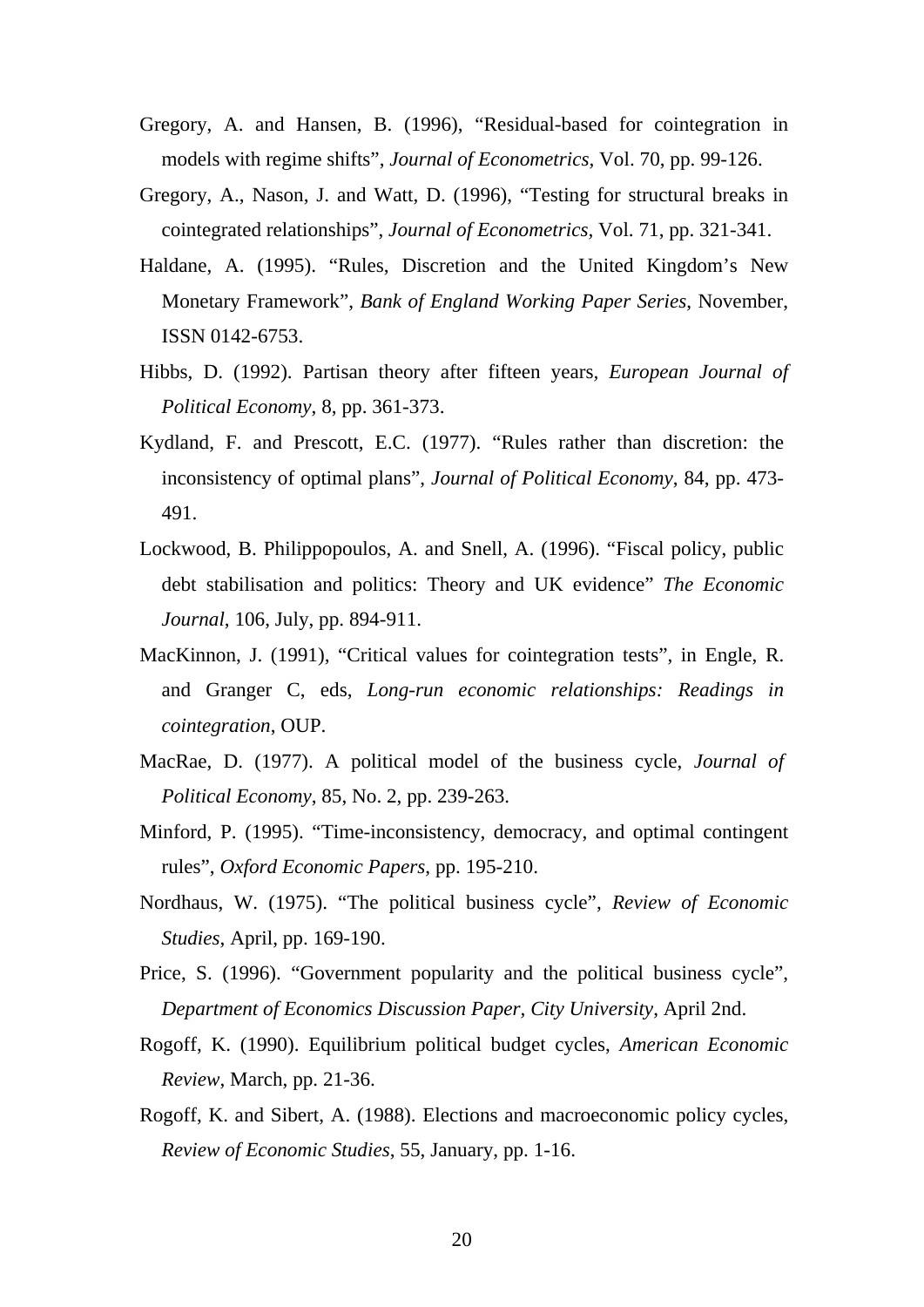- Schneider, F. and Frey, B. (1988), Politico-economic models of macroeconomic policy: a review of the empirical evidence, in T. Willett (Ed), *Political Business Cycles: The Political Economy of Money, Inflation, and Unemployment*, Duke University Press: Durham, US.
- Stock, J. (1994), "Unit Roots, Structural Breaks and Trends", in Engle, R. and Mc Fadden, G. eds, *Handbook of Econometrics, Vol. IV*, Elservier, North-Holland.
- Taylor, H. (1985). "Time inconsistency: a potential problem for policymakers", *Federal Reserve Bank of Philadelphia*, March/April, pp. 3-12.
- Wagner, A. (1883). Finanzwissenschaft (2nd edition), partly translated and reprinted in Musgrave, R.A., and Peacock, A.T., (1962) *Classics in the Theory of Public Finance*, Macmillan: London.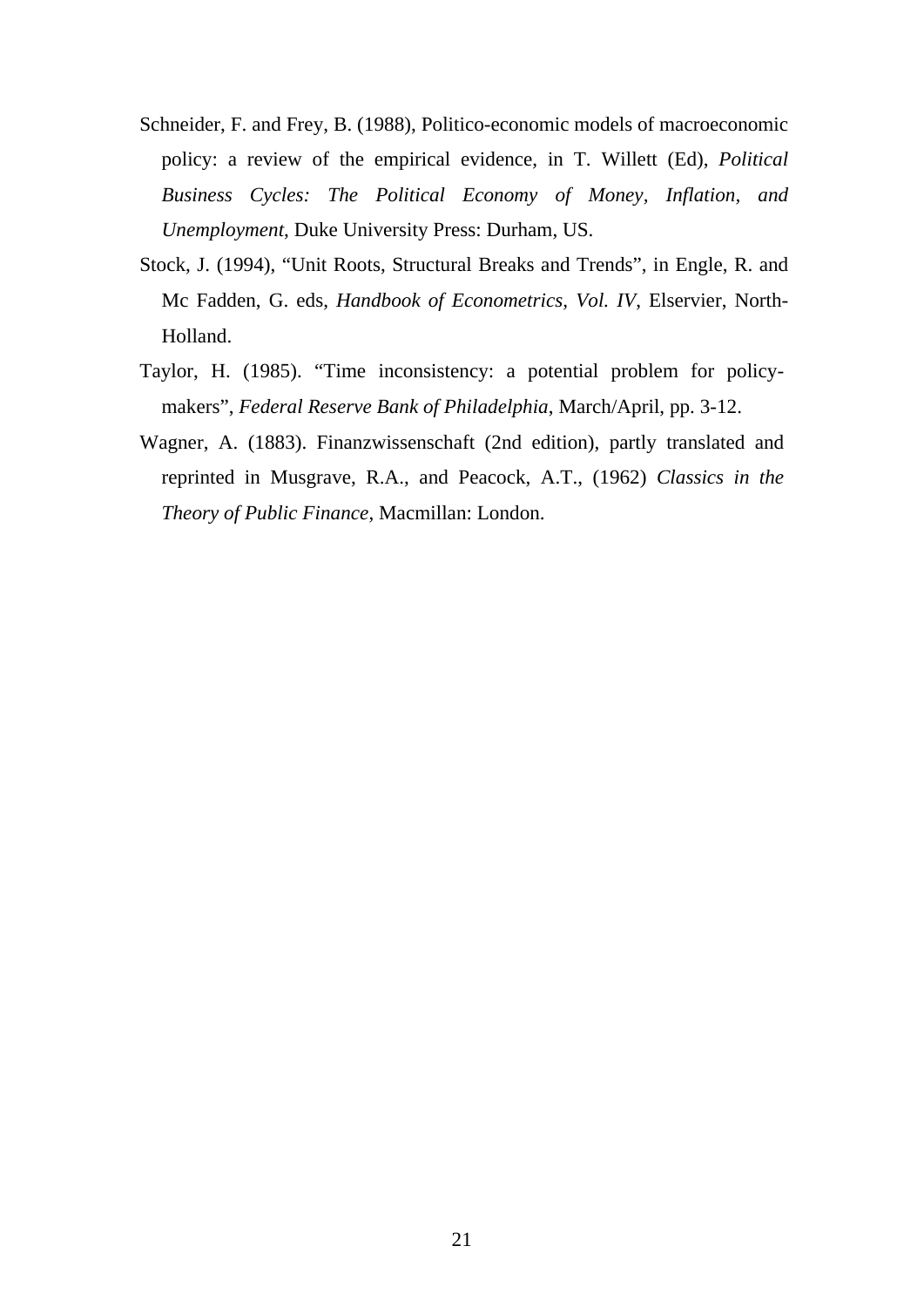| <b>Election</b> |          | Average |          | <b>First half</b> | <b>Second half</b> |          |
|-----------------|----------|---------|----------|-------------------|--------------------|----------|
| <b>Period</b>   | G        |         | G        |                   | G                  |          |
| $79(2) - 83(2)$ | 0.776    | 0.238   | 0.582    | $-0.208$          | 0.949              | 0.636    |
| $83(3)-87(2)$   | $-0.077$ | 0.899   | $-0.060$ | 0.867             | $-0.094$           | 0.931    |
| $87(3)-92(1)$   | 0.798    | 0.280   | 0.865    | 0.881             | 0.736              | $-0.262$ |

Table 1. *Quarterly growth in government expenditure (G) and GDP (Y)*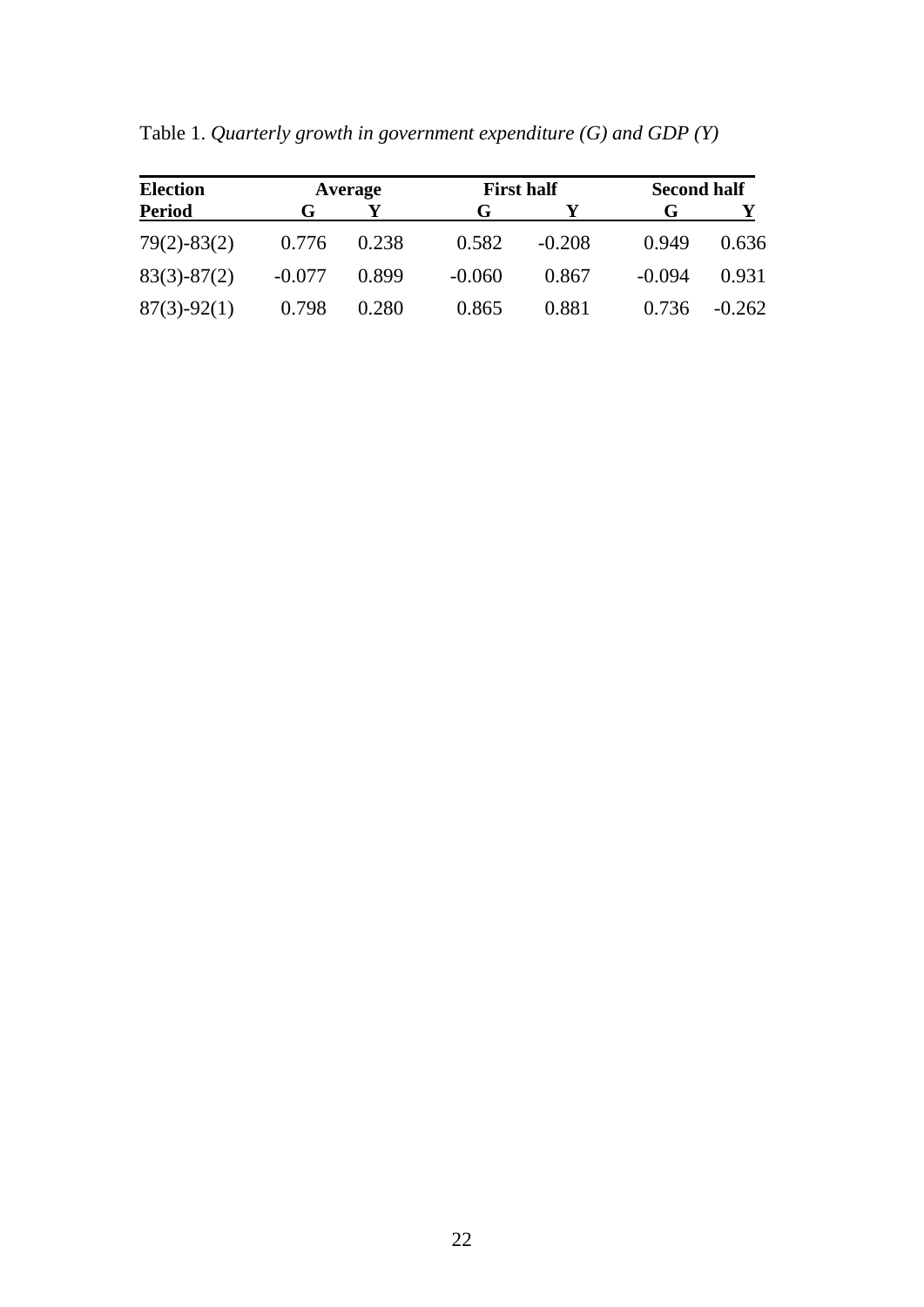| <b>Election</b> |       | Average         |                  | <b>First half</b> | <b>Second half</b> |       |
|-----------------|-------|-----------------|------------------|-------------------|--------------------|-------|
| <b>Period</b>   |       | Е               |                  | Е                 |                    | E     |
| $79(2) - 83(2)$ |       | 0.812 0.318     |                  | $0.676$ 0.123     | 0.933              | 0.491 |
| $83(3)-87(2)$   |       | $0.571$ $0.172$ |                  | $0.760$ $0.124$   | 0.382              | 0.220 |
| $87(3)-92(1)$   | 0.664 | 0.627           | $-0.093$ $0.531$ |                   | 1.346              | 0.713 |

Table 2. *Quarterly growth in transfers (T) and exhaustive expenditures (E)*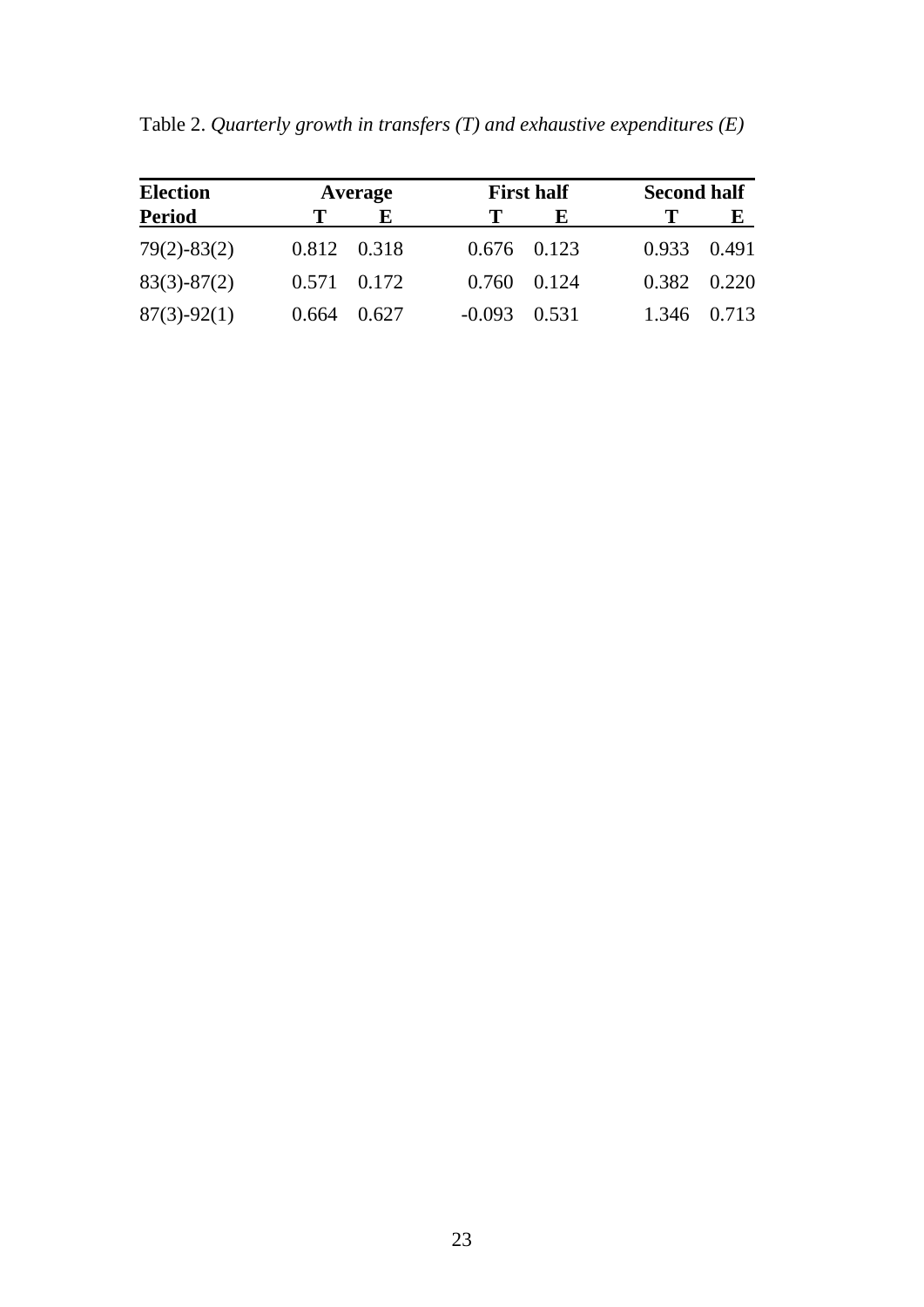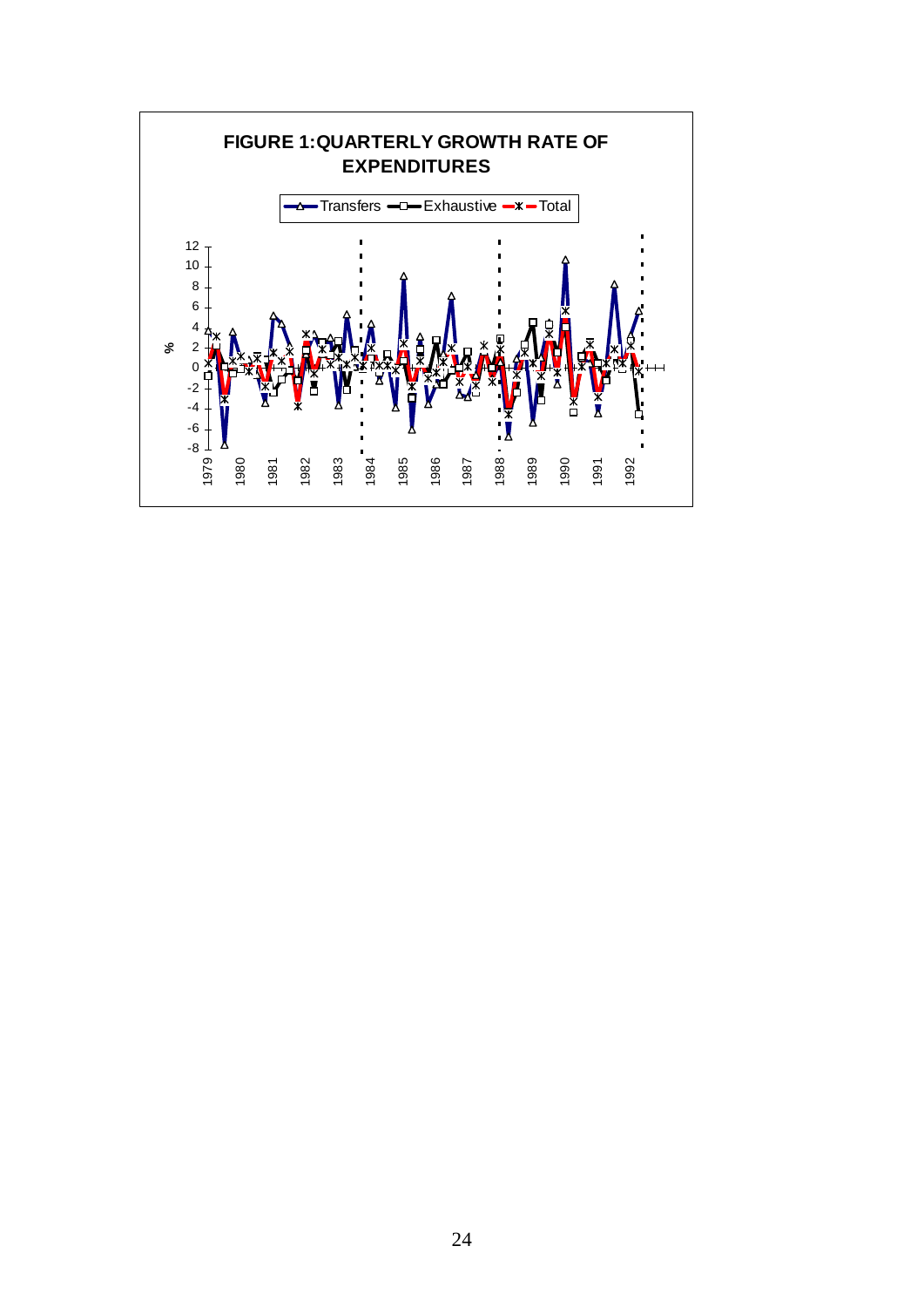|                | <b>Total</b> | <b>Transfers</b> | <b>Exhaustive</b> |
|----------------|--------------|------------------|-------------------|
| int ercept     | 9.8563       | 2.2339           | 0.8835            |
|                | $(7.25)^*$   | $(2.67)^*$       | (1.48)            |
| $\Delta l$ y   | $-0.1981$    | 0.1928           | $-0.5206$         |
|                | (0.22)       | (0.21)           | $(1.84) +$        |
| $\Delta l u$   | 0.2401       | 0.0609           |                   |
|                | $(2.03)*$    | (0.50)           |                   |
| $lg(-1)$       | $-1.2939$    | $-0.7817$        | $-0.2142$         |
|                | $(8.84)$ *   | $(5.14)^*$       | $(2.32)*$         |
| $ly(-1)$       | 0.3450       | 0.4451           | 0.1144            |
|                | $(4.94)$ *   | $(4.13)*$        | $(2.72)*$         |
| $lu(-1)$       | 0.0994       | 0.1566           |                   |
|                | $(3.63)*$    | $(3.99)*$        |                   |
| <b>LEAD</b>    | $-0.0007$    | $-0.0014$        | 0.0003            |
|                | (0.87)       | (1.56)           | (0.90)            |
| adjusted $R^2$ | 0.60         | 0.30             | 0.10              |
| <b>RSS</b>     | 0.0625       | 0.0664           | 0.0118            |
| Log-likelihood | 98.5816      | 97.0525          | 140.9370          |
| <b>DW</b>      | 1.96         | 1.80             | 2.21              |
| SC(4)          | 0.71         | 3.49             | 2.65              |
| FF(1)          | 3.47         | 1.88             | 0.29              |
| N(2)           | 2.54         | 5.38             | 5.58              |
| H(1)           | 0.87         | 0.42             | 0.01              |
| DF(res)        | $6.88*$      | $6.64*$          | $7.86*$           |

Table 3. *Government Expenditures; Sample 1979(3)-1992(1)* 

Notes: Figures in parentheses are (absolute) t-values.

DF relates to test of non-stationarity in the regression residuals

\* denotes statistical significance at the 5% level for a 2 tailed-test

+ denotes statistical significance at the 10% level for a 2 tailed-test

SC, FF, N, relates to tests of serial correlation, functional form and heteroskedasticity which

follows a  $\chi^2$  distribution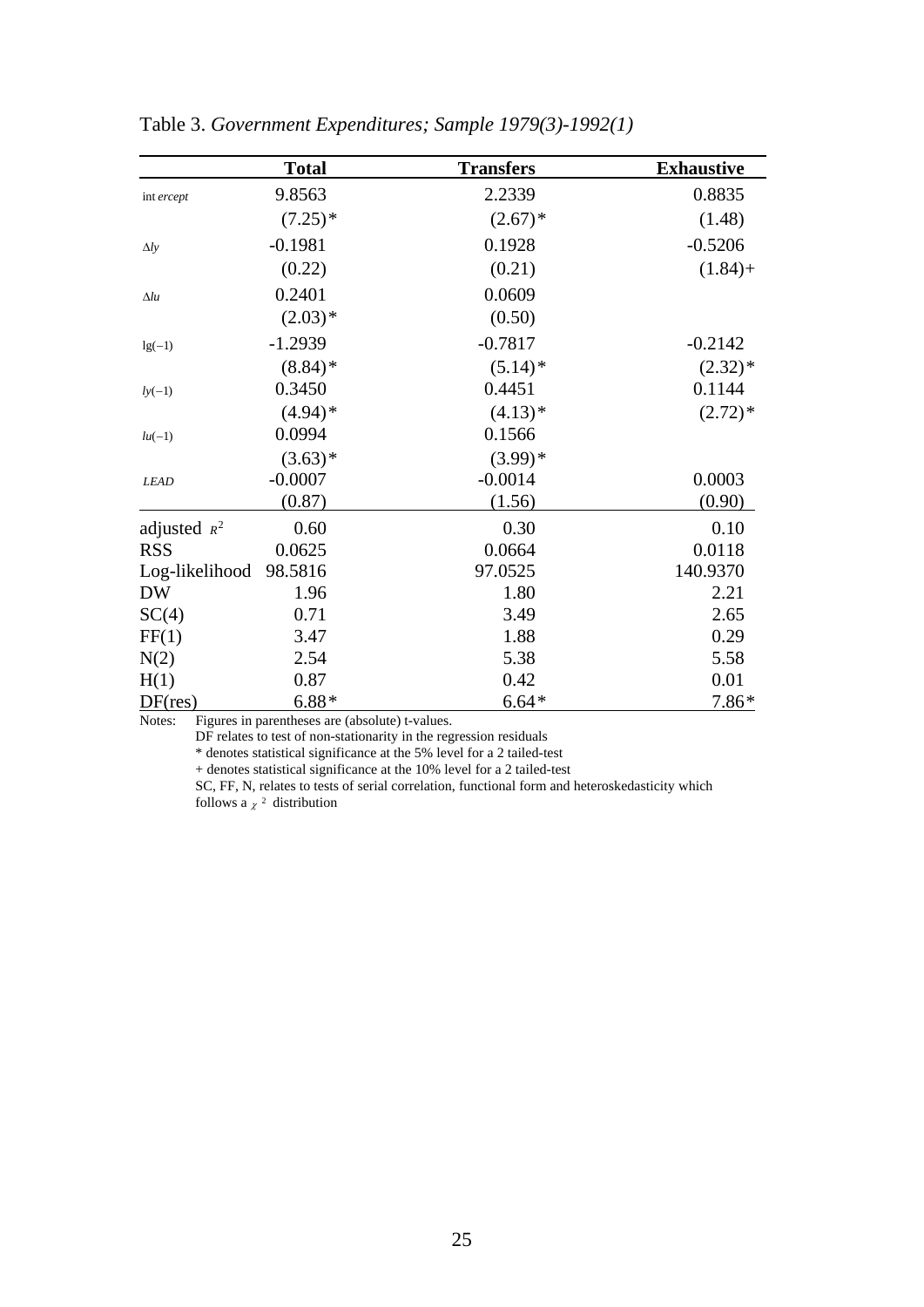|  |  | Table 4: Elasticity of Government Expenditures |  |
|--|--|------------------------------------------------|--|
|--|--|------------------------------------------------|--|

| <i>Expenditure</i> | $\eta_{\rm v}$ | $\eta_u$   |
|--------------------|----------------|------------|
| <b>Total</b>       | 0.2666         | 0.0768     |
|                    | $(5.67)^*$     | $(4.00)*$  |
| <b>Transfers</b>   | 0.5695         | 0.2004     |
|                    | $(7.12)^*$     | $(6.11)^*$ |
| <b>Exhaustive</b>  | 0.5343         |            |
|                    | $(4.33)*$      |            |

Note: \* denotes statistical significance at the 5% level for a 2 tailed-test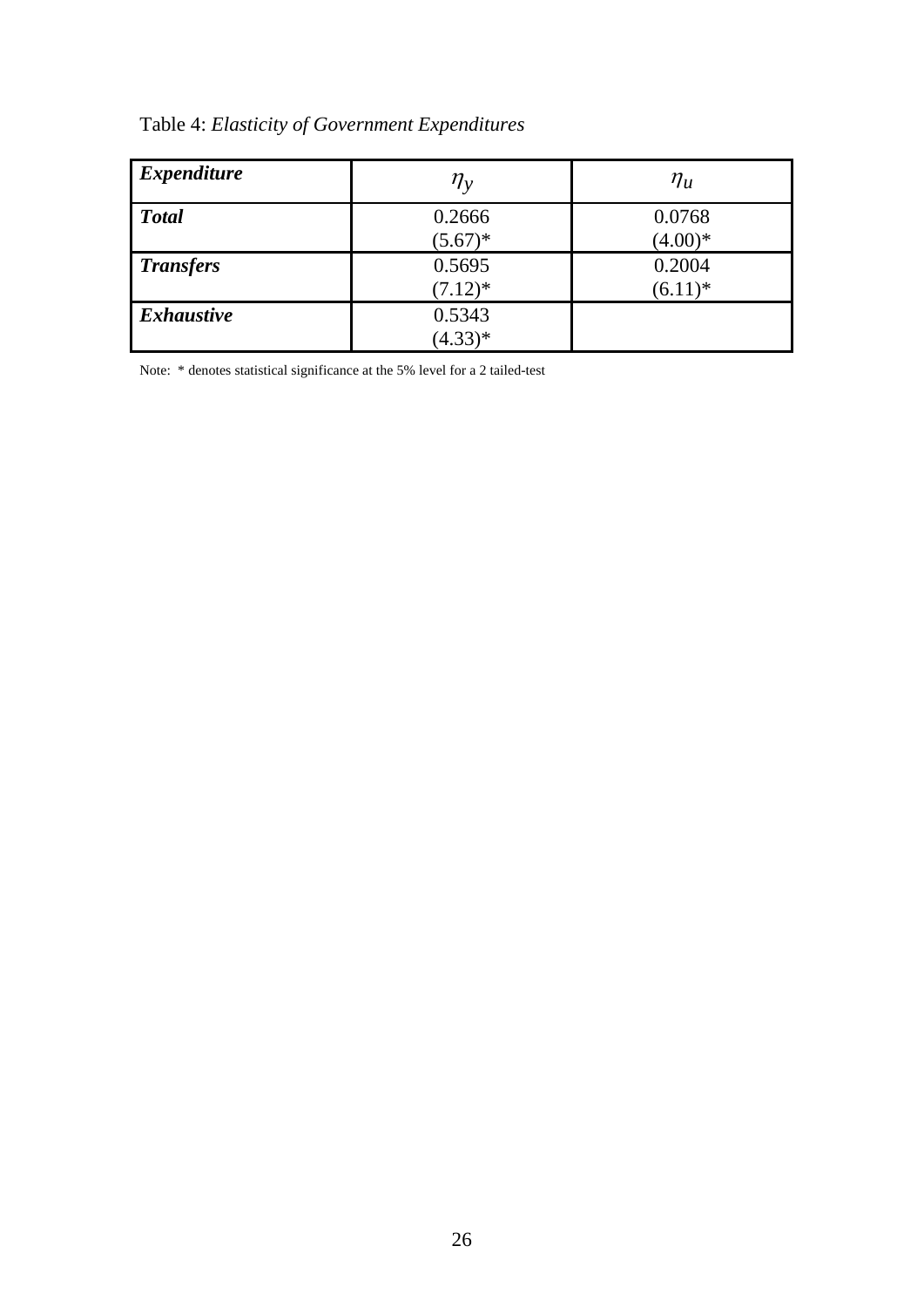|                    | <u>4qtrs</u>    | <u>6qtrs</u>    | <u>Sqtrs</u>    | <u>10qtrs</u>   | <u>12qtrs</u>         |
|--------------------|-----------------|-----------------|-----------------|-----------------|-----------------------|
| int ercept         | 8.8507          | 10.5926         | 13.6168         | 13.6420         | 17.4184               |
|                    | $(4.89)*$       | $(4.55)*$       | $(2.97)*$       | $(4.01)*$       | $(3.50)*$             |
| $\Delta ly$        | 0.8114          | 0.7550          | 0.7107          | $-0.1796$       | 3.1308                |
|                    | (0.75)          | (0.68)          | (0.52)          | (0.12)          | (1.04)                |
| $\Delta l u$       | 0.2494          | 0.1203          | 0.0883          | 0.1106          | $-1.9258$             |
|                    | (1.50)          | (0.62)          | (0.44)          | (0.38)          | $(1.81) +$            |
| $lg(-1)$           | $-1.1665$       | $-1.2190$       | $-0.9902$       | $-1.3388$       | $-0.9421$             |
|                    | $(6.72)*$       | $(6.36)$ *      | $(3.70)*$       | $(4.59)*$       | $(2.46)$ <sup>*</sup> |
| $ly(-1)$           | 0.3164          | 0.2142          | 0.1353          | 0.0569          | $-0.6411$             |
|                    | $(3.31)$ *      | $(1.79) +$      | (1.08)          | (0.36)          | $(1.71) +$            |
| $lu(-1)$           | 0.0744          | 0.0791          | 0.0659          | 0.1100          | 0.0619                |
|                    | $(2.33)*$       | $(2.33)*$       | (1.68)          | $(2.63)*$       | (0.84)                |
| <b>TIME</b>        | 1.7716          | $-0.4137$       | 1.3994          | $-3.6962$       | $-7.7653$             |
|                    | (0.53)          | (0.13)          | (0.40)          | (1.00)          | (1.50)                |
| $\Delta ly * TIME$ | $-3.7780$       | $-2.5346$       | $-0.3453$       | 0.9327          | $-3.1804$             |
|                    | (1.67)          | (1.21)          | (0.18)          | (0.48)          | (1.01)                |
| $\Delta lu * TIME$ | 0.4921          | 0.1897          | 0.1859          | 0.0824          | 2.1822                |
|                    | (0.81)          | (0.51)          | (0.66)          | (0.25)          | $(2.04)$ *            |
| $lg(-1) * TIME$    | $-0.2095$       | $-0.2703$       | $-0.5543$       | $-0.1294$       | $-0.4133$             |
|                    | (0.51)          | (0.77)          | (1.64)          | (0.38)          | (1.00)                |
| $ly(-1)*TIME$      | 0.0024          | 0.2715          | 0.3936          | 0.4456          | 1.0612                |
|                    | (0.01)          | (1.41)          | $(2.27)$ *      | $(2.41)$ *      | $(2.76)$ <sup>*</sup> |
| $lu(-1) * TIME$    | 0.2168          | 0.1002          | 0.0331          | $-0.0185$       | 0.0395                |
|                    | (1.28)          | (1.26)          | (0.58)          | (0.34)          | (0.50)                |
| <b>LEAD</b>        | 0.0007          | 0.0007          | $-0.0011$       | $-0.0001$       | $-0.0002$             |
|                    | (0.63)          | (0.80)          | (1.12)          | (0.11)          | (0.17)                |
| adjusted $R^2$     | 0.59            | 0.59            | 0.61            | 0.64            | 0.63                  |
| <b>RSS</b>         | 0.0552          | 0.0552          | 0.0539          | 0.0485          | 0.0504                |
| Log-likelihood     | 101.7456        | 101.7829        | 102.3385        | 105.0747        | 104.0983              |
| <b>DW</b>          | 2.03            | 1.97            | 2.08            | 2.24            | 2.05                  |
| SC(4)              | 3.08            | 0.46            | 1.97            | 9.18            | 0.40                  |
| FF(1)              | 6.10            | 5.88            | 0.02            | 1.87            | 0.58                  |
| N(2)               | 2.39            | 4.18            | 2.89            | 10.90           | 5.60                  |
| H(1)<br>DF(res)    | 0.99<br>$7.15*$ | 0.93<br>$6.89*$ | 0.49<br>$7.28*$ | 1.31<br>$7.90*$ | 1.60<br>$7.19*$       |

Table 5. *Total Expenditure and Time; Sample 1979(3)-1992(1)* 

Notes: Figures in parentheses are (absolute) t-values.

DF relates to test of non-stationarity in the regression residuals

\* denotes statistical significance at the 5% level for a 2 tailed-test

+ denotes statistical significance at the 10% level for a 2 tailed-test

SC, FF, N, relates to tests of serial correlation, functional form and heteroskedasticity which

follows a  $\chi^2$  distribution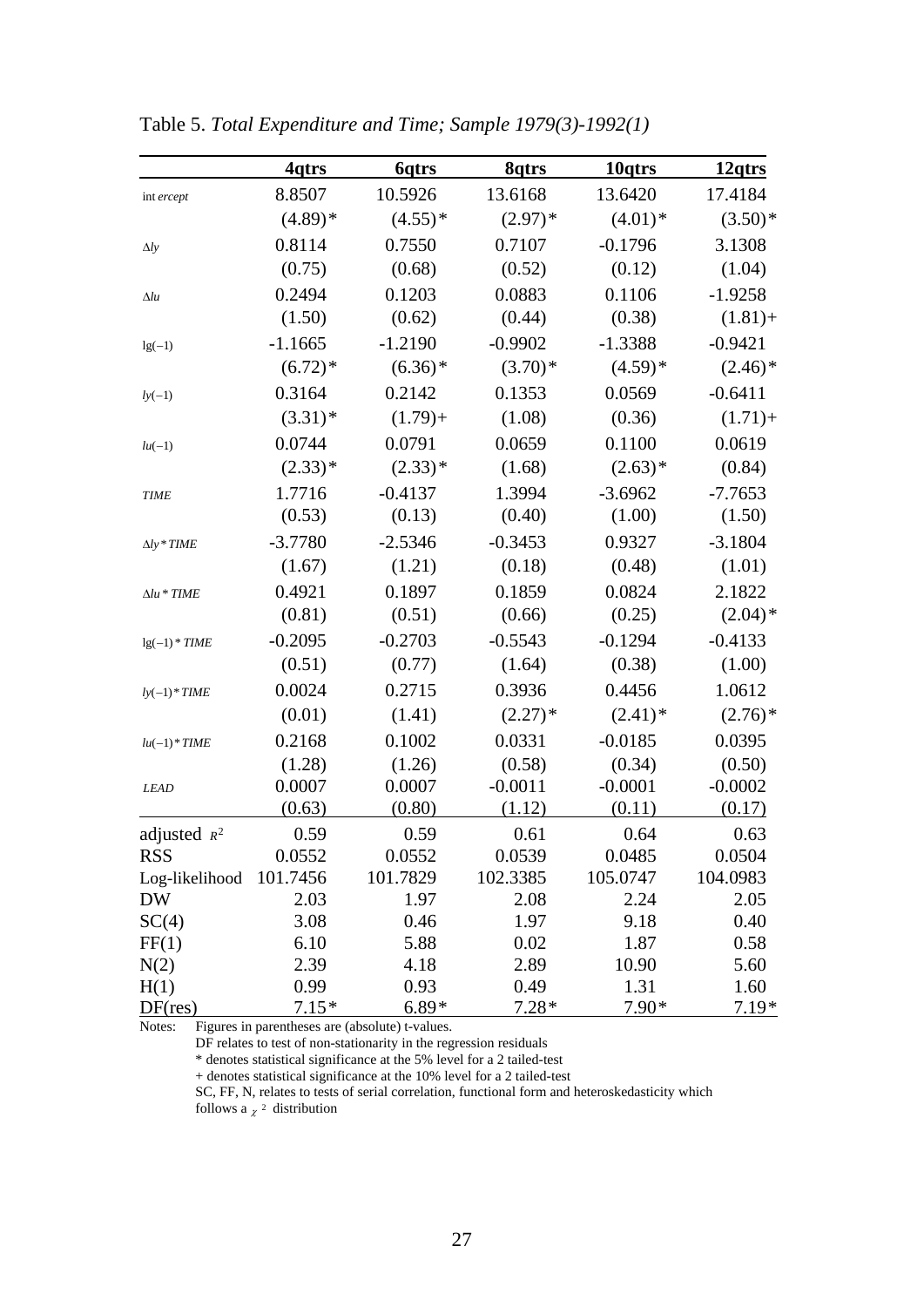|            | 4qtrs                | <b>6</b> qtrs       | 8qtrs                | 10 <sub>qtrs</sub>      | 12 <sub>gtrs</sub>      |
|------------|----------------------|---------------------|----------------------|-------------------------|-------------------------|
|            | 0.2713               | 0.1757              | 0.1146               | 0.0425                  | $-0.6804$               |
| $\eta_{v}$ | $(3.45)^*$           | $(1.78) +$          | (0.93)               | (0.37)                  | (1.25)                  |
|            | 0.2317<br>$(2.03)*$  | 0.3261<br>$(4.46)*$ | 0.3259<br>$(5.49)^*$ | 0.3423<br>$(6.39)*$     | 0.3100<br>$(5.94)^*$    |
| difference | 0.0304<br>(0.76)     | $-0.1504$<br>(1.29) | $-0.2113$<br>(1.56)  | $-0.3000$<br>$(2.35)^*$ | $-0.9904$<br>$(1.81) +$ |
| $\eta_u$   | 0.0637<br>$(2.62)^*$ | 0.0649<br>$(2.63)*$ | 0.0777<br>$(2.47)^*$ | 0.0822<br>$(3.48)$ *    | 0.0657<br>(1.04)        |
|            | 0.2116<br>(1.43)     | 0.1204<br>$(2.10)*$ | 0.0764<br>$(2.58)*$  | 0.0623<br>$(2.36)*$     | 0.0748<br>$(3.20)*$     |
| difference | $-0.1478$            | $-0.0556$           | 0.0013               | 0.0198                  | $-0.0091$               |
|            | (0.98)               | (0.89)              | (0.03)               | (0.59)                  | (0.14)                  |

Table 6**.** *Elasticities from Total Government Expenditure Model* 

Note: \* denotes statistical significance at the 5% level for a 2 tailed-test

+ denotes statistical significance at the 10% level for a 2 tailed-test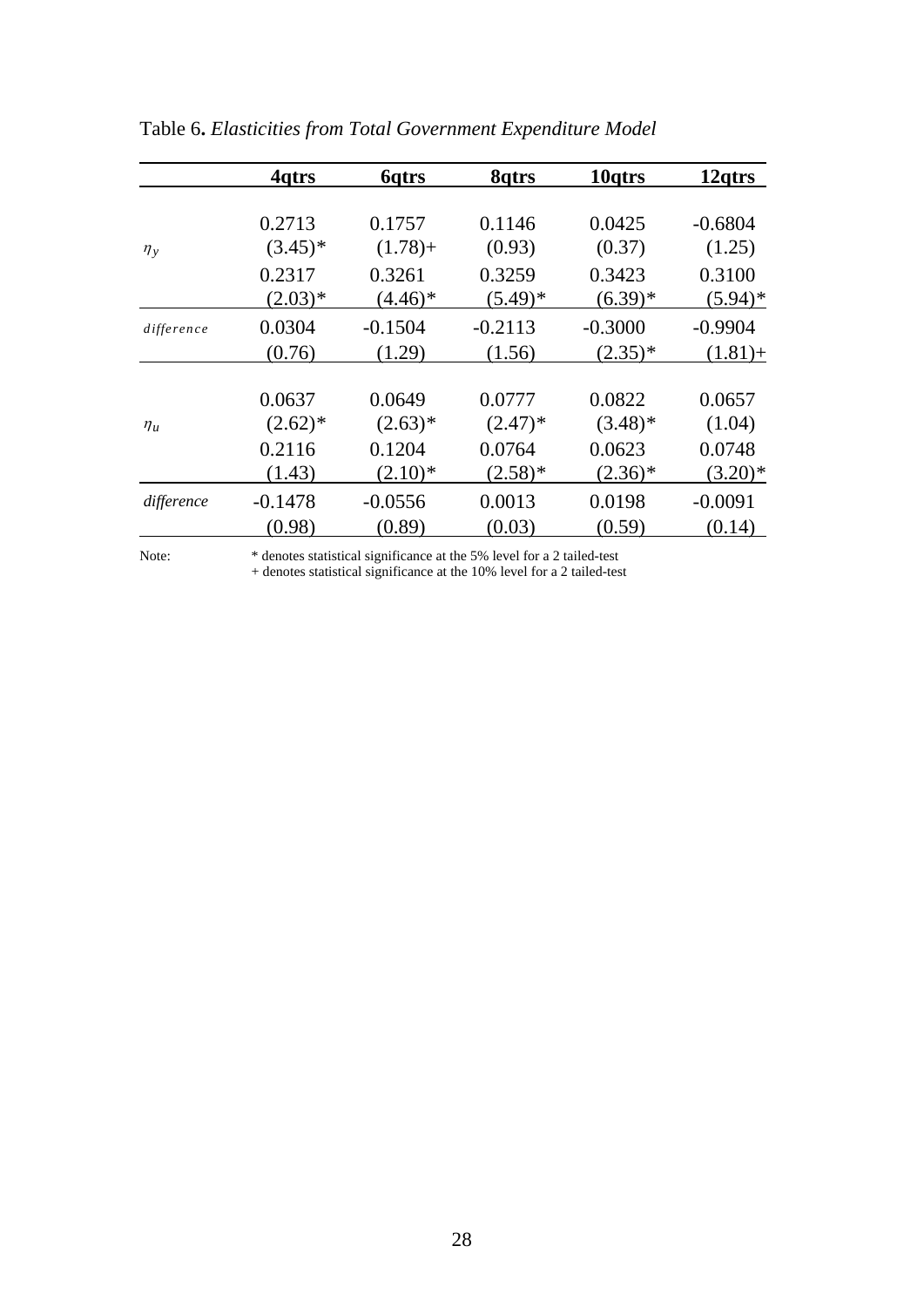|                    | 4qtrs     | 6qtrs                 | <u>Sqtrs</u> | 10qtrs     | <u>12qtrs</u> |
|--------------------|-----------|-----------------------|--------------|------------|---------------|
| int ercept         | 2.3947    | 3.3772                | 3.6810       | 5.2677     | 4.0183        |
|                    | $(2.00)*$ | $(2.21)$ <sup>*</sup> | $(1.96) +$   | $(2.05)*$  | (0.76)        |
| $\Delta ly$        | 1.1800    | 1.0351                | 2.8529       | 2.0989     | 4.8088        |
|                    | (1.03)    | (0.88)                | $(2.06)*$    | (0.98)     | (1.41)        |
| $\Delta l u$       | 0.1049    | 0.0064                | 0.1587       | 0.1054     | 0.3735        |
|                    | (0.60)    | (0.03)                | (0.85)       | (0.34)     | (0.31)        |
| $lg(-1)$           | $-0.7976$ | $-0.8047$             | $-0.5928$    | $-0.7873$  | $-0.6842$     |
|                    | $(4.39)*$ | $(4.39)*$             | $(2.05)*$    | $(1.84) +$ | (1.21)        |
| $ly(-1)$           | 0.4463    | 0.3661                | 0.1664       | 0.1861     | 0.2185        |
|                    | $(3.08)*$ | $(2.22)*$             | (1.02)       | (0.73)     | (0.51)        |
| $lu(-1)$           | 0.1464    | 0.1541                | 0.1121       | 0.1594     | 0.0857        |
|                    | $(3.01)*$ | $(3.08)*$             | (1.50)       | (1.49)     | (0.56)        |
| <b>TIME</b>        | $-0.3293$ | $-1.8962$             | $-1.6576$    | $-3.1206$  | $-2.1735$     |
|                    | (0.16)    | (0.96)                | (0.80)       | (1.13)     | (0.40)        |
| $\Delta ly * TIME$ | $-3.5677$ | $-2.4986$             | $-2.9346$    | $-2.3036$  | $-5.2162$     |
|                    | (1.56)    | (1.16)                | (1.56)       | (0.92)     | (1.46)        |
| $\Delta lu * TIME$ | $-0.1246$ | 0.0038                | $-0.4669$    | $-0.2301$  | $-0.3342$     |
|                    | (0.20)    | (0.01)                | $(1.77) +$   | (0.66)     | (0.28)        |
| $lg(-1) * TIME$    | 0.1720    | 0.0162                | $-0.4997$    | $-0.0624$  | $-0.0522$     |
|                    | (0.40)    | (0.04)                | (1.45)       | (0.14)     | (0.10)        |
| $ly(-1)*TIME$      | $-0.1260$ | 0.1410                | 0.5601       | 0.3269     | 0.2213        |
|                    | (0.35)    | (0.44)                | $(2.42)^*$   | (1.09)     | (0.49)        |
| $lu(-1) * TIME$    | 0.0495    | 0.0515                | 0.0598       | $-0.0109$  | 0.0741        |
|                    | (0.28)    | (0.50)                | (0.72)       | (0.10)     | (0.48)        |
| <b>LEAD</b>        | $-0.0016$ | $-0.0015$             | $-0.0015$    | $-0.0012$  | $-0.0015$     |
|                    | (1.40)    | (1.48)                | $(1.77) +$   | (1.27)     | (1.44)        |
| adjusted $R^2$     | 0.24      | 0.25                  | 0.48         | 0.35       | 0.29          |
| <b>RSS</b>         | 0.0619    | 0.0611                | 0.0425       | 0.0533     | 0.0582        |
| Log-likelihood     | 98.8473   | 99.1784               | 108.4459     | 102.6362   | 100.4084      |
| <b>DW</b>          | 1.82      | 1.82                  | 1.67         | 1.88       | 1.98          |
| SC(4)              | 6.13      | 3.63                  | 8.02         | 6.48       | 4.95          |
| FF(1)              | 1.12      | 0.61                  | 0.08         | 2.19       | 4.04          |
| N(2)               | 3.26      | 6.93                  | 0.75         | 4.33       | 11.00         |
| H(1)               | 0.16      | 0.48                  | 0.01         | 0.07       | 0.53          |
| DF(res)            | $6.68*$   | $6.81*$               | $6.19*$      | $6.90*$    | $7.04*$       |

Table 7. *Transfers and Time; Sample 1979(3)-1992(1)* 

Notes: Figures in parentheses are (absolute) t-values.

DF relates to test of non-stationarity in the regression residuals

\* denotes statistical significance at the 5% level for a 2 tailed-test

+ denotes statistical significance at the 10% level for a 2 tailed-test

SC, FF, N, relates to tests of serial correlation, functional form and heteroskedasticity which

follows a  $\chi^2$  distribution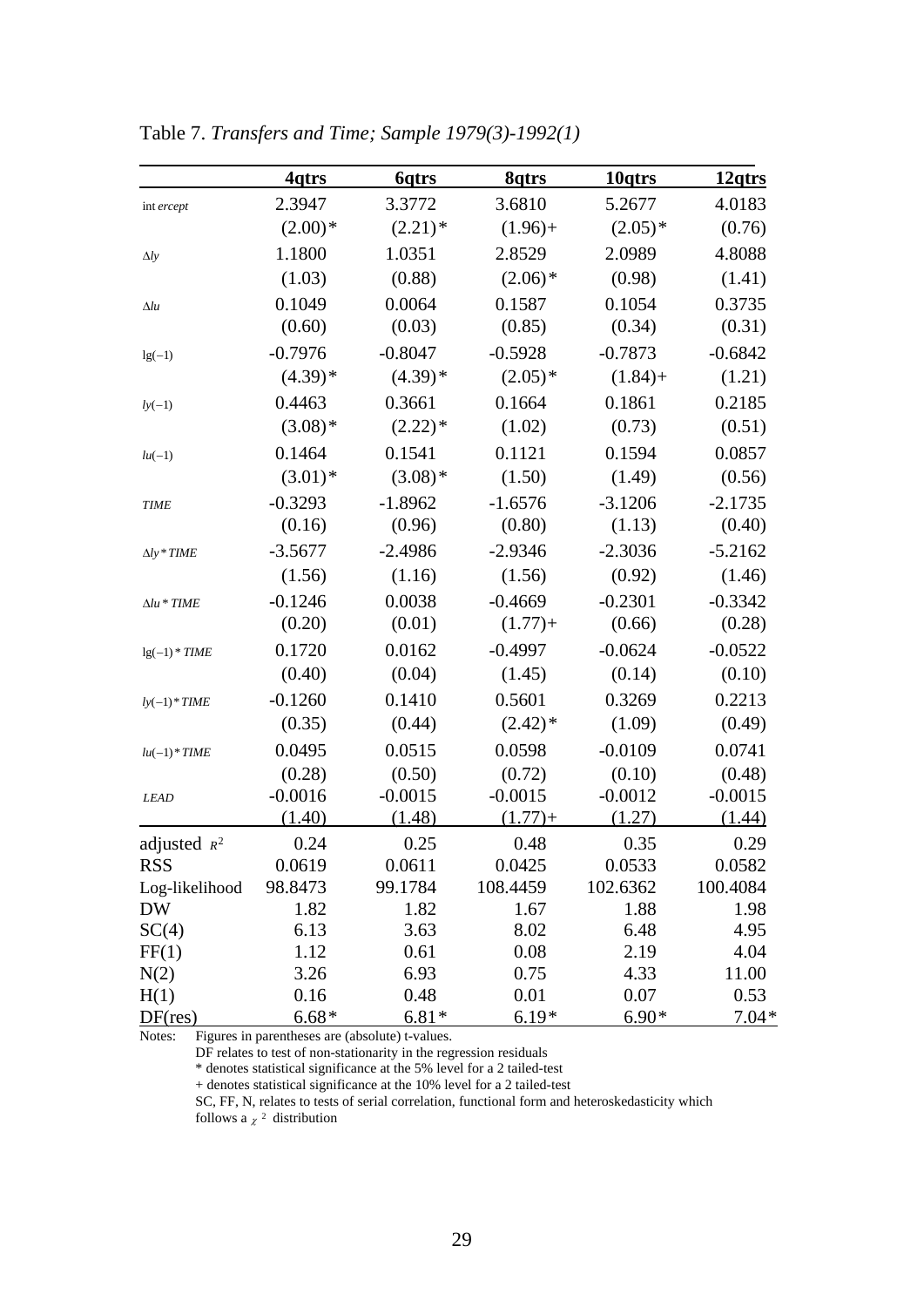|            | 4qtrs      | <b>6</b> qtrs | 8qtrs      | 10 <sub>qtrs</sub> | 12 <sub>gtrs</sub> |
|------------|------------|---------------|------------|--------------------|--------------------|
|            | 0.5595     | 0.4550        | 0.2807     | 0.2363             | 0.3193             |
| $\eta_y$   | $(4.66)*$  | $(2.88)$ *    | (1.40)     | (0.99)             | (0.57)             |
|            | 0.5120     | 0.6432        | 0.6650     | 0.6037             | 0.5972             |
|            | $(1.84) +$ | $(4.34)*$     | $(8.77)*$  | $(6.08)*$          | $(5.79)^*$         |
| difference | 0.0475     | $-0.1882$     | $-0.3843$  | $-0.3674$          | $-0.2779$          |
|            | (0.16)     | (0.90)        | $(1.80) +$ | (1.42)             | (0.48)             |
|            | 0.1836     | 0.1915        | 0.1891     | 0.2024             | 0.1252             |
| $\eta_u$   | $(4.85)*$  | $(4.87)$ *    | $(3.50)*$  | $(4.40)$ *         | (0.94)             |
|            | 0.3133     | 0.2607        | 0.1573     | 0.1747             | 0.2170             |
|            | (1.05)     | $(2.41)^*$    | $(4.11)*$  | $(3.58)*$          | $(4.58)*$          |
| difference | $-0.1297$  | $-0.0693$     | 0.0318     | 0.0277             | $-0.0918$          |
|            | (0.43)     | (0.61)        | (0.51)     | (0.66)             | (0.67)             |

Table 8. *Elasticities from Transfer Expenditure Model* 

Note: \* denotes statistical significance at the 5% level for a 2 tailed-test

+ denotes statistical significance at the 10% level for a 2 tailed-test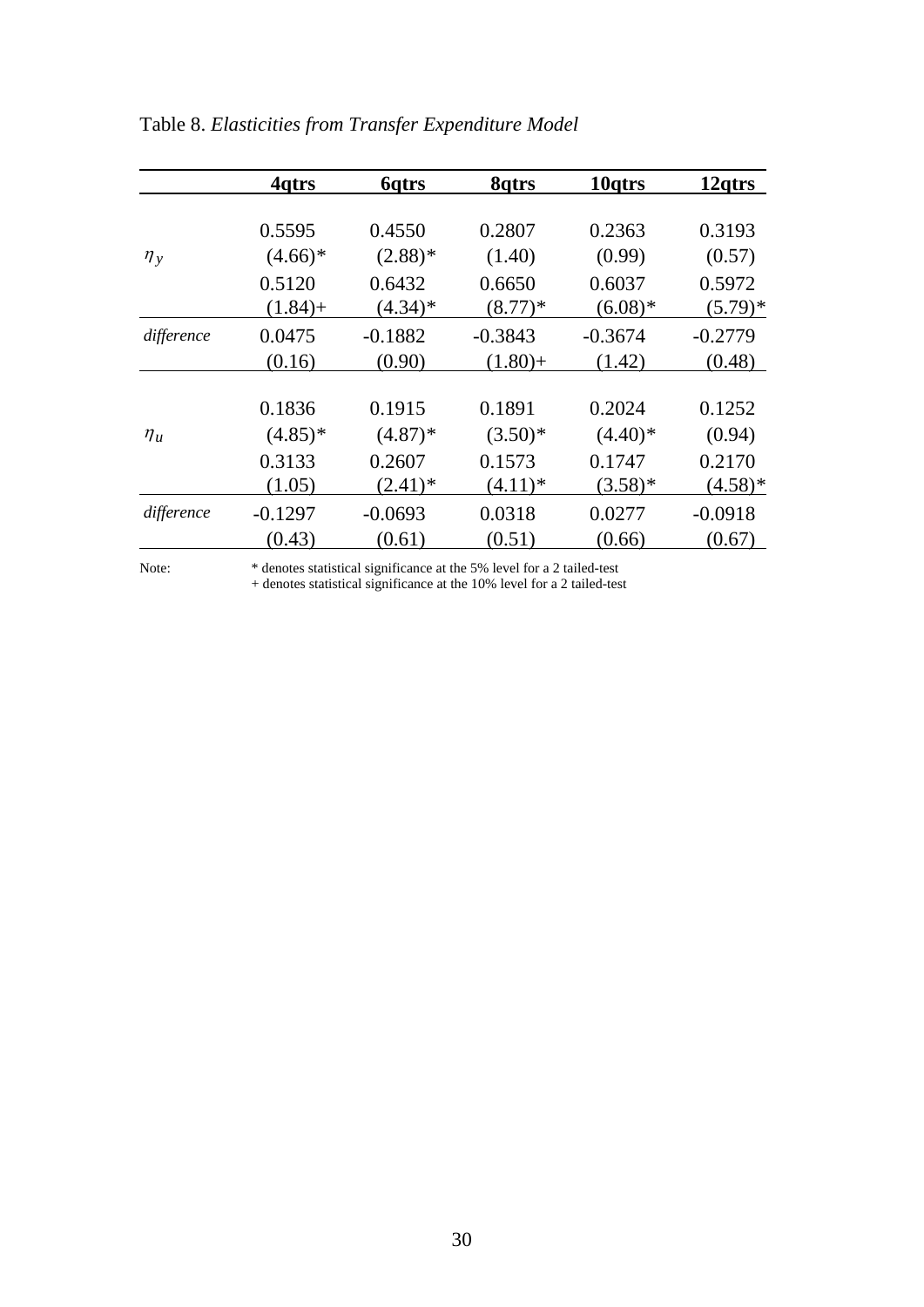|                    | <u>4qtrs</u> | 6qtrs      | <u>Sqtrs</u> | <u>10qtrs</u> | <u>12qtrs</u> |
|--------------------|--------------|------------|--------------|---------------|---------------|
| int ercept         | 1.3727       | 2.1030     | 1.1738       | 3.6785        | 4.1221        |
|                    | (1.47)       | $(1.84) +$ | (0.59)       | (1.53)        | (1.31)        |
| $\Delta l$ y       | $-0.5307$    | $-0.4733$  | $-0.7796$    | $-0.4548$     | 0.3701        |
|                    | (1.49)       | (1.20)     | (1.63)       | (0.86)        | (0.54)        |
| $lg(-1)$           | $-0.2967$    | $-0.3686$  | $-0.2562$    | $-0.4682$     | $-0.4701$     |
|                    | $(2.29)*$    | $(2.50)*$  | (1.12)       | $(1.70) +$    | (1.32)        |
| $l y(-1)$          | 0.1453       | 0.1460     | 0.1264       | 0.0976        | 0.0600        |
|                    | $(3.09)*$    | $(3.04)$ * | $(2.42)^*$   | (1.59)        | (0.77)        |
| <b>TIME</b>        | $-1.0056$    | $-2.0650$  | $-0.1113$    | $-2.2913$     | $-2.8448$     |
|                    | (0.71)       | (1.40)     | (0.05)       | (0.92)        | (0.89)        |
| $\Delta ly * TIME$ | 0.2178       | 0.3398     | 0.4431       | $-0.0249$     | $-0.9340$     |
|                    | (0.28)       | (0.52)     | (0.66)       | (0.41)        | (1.29)        |
| $lg(-1)$ * TIME    | 0.3507       | 0.3200     | $-0.0466$    | 0.0668        | 0.1430        |
|                    | (1.24)       | (1.23)     | (0.16)       | (0.22)        | (0.39)        |
| $ly(-1)*TIME$      | $-0.2245$    | $-0.1056$  | 0.0516       | 0.1400        | 0.1210        |
|                    | (1.40)       | (0.78)     | (0.44)       | (1.60)        | (1.32)        |
| <b>LEAD</b>        | 0.0001       | 0.0001     | $-0.0005$    | $-0.0006$     | $-0.0005$     |
|                    | (0.11)       | (0.37)     | (1.30)       | $(1.73) +$    | (1.61)        |
| adjusted $R^2$     | 0.09         | 0.07       | 0.08         | 0.20          | 0.22          |
| <b>RSS</b>         | 0.0109       | 0.0111     | 0.0111       | 0.0096        | 0.0094        |
| Log-likelihood     | 143.1153     | 142.5652   | 142.6409     | 146.3850      | 146.9120      |
| <b>DW</b>          | 2.25         | 2.06       | 2.16         | 2.22          | 2.39          |
| SC(4)              | 4.72         | 2.06       | 2.26         | 4.96          | 10.12         |
| FF(1)              | 0.18         | 0.89       | 0.18         | 1.72          | 2.29          |
| N(2)               | 4.79         | 6.33       | 1.84         | 0.78          | 4.80          |
| H(1)               | 0.04         | 0.06       | 0.57         | 0.50          | 0.11          |
| DF(res)            | 7.99*        | $7.25*$    | $7.63*$      | $7.88*$       | $8.71*$       |

Table 9. *Exhaustive Expenditures and Time; Sample 1979(3)-1992(1)* 

Notes: Figures in parentheses are (absolute) t-values.

DF relates to test of non-stationarity in the regression residuals

\* denotes statistical significance at the 5% level for a 2 tailed-test

+ denotes statistical significance at the 10% level for a 2 tailed-test

SC, FF, N, relates to tests of serial correlation, functional form and heteroskedasticity which follows a  $\chi^2$  distribution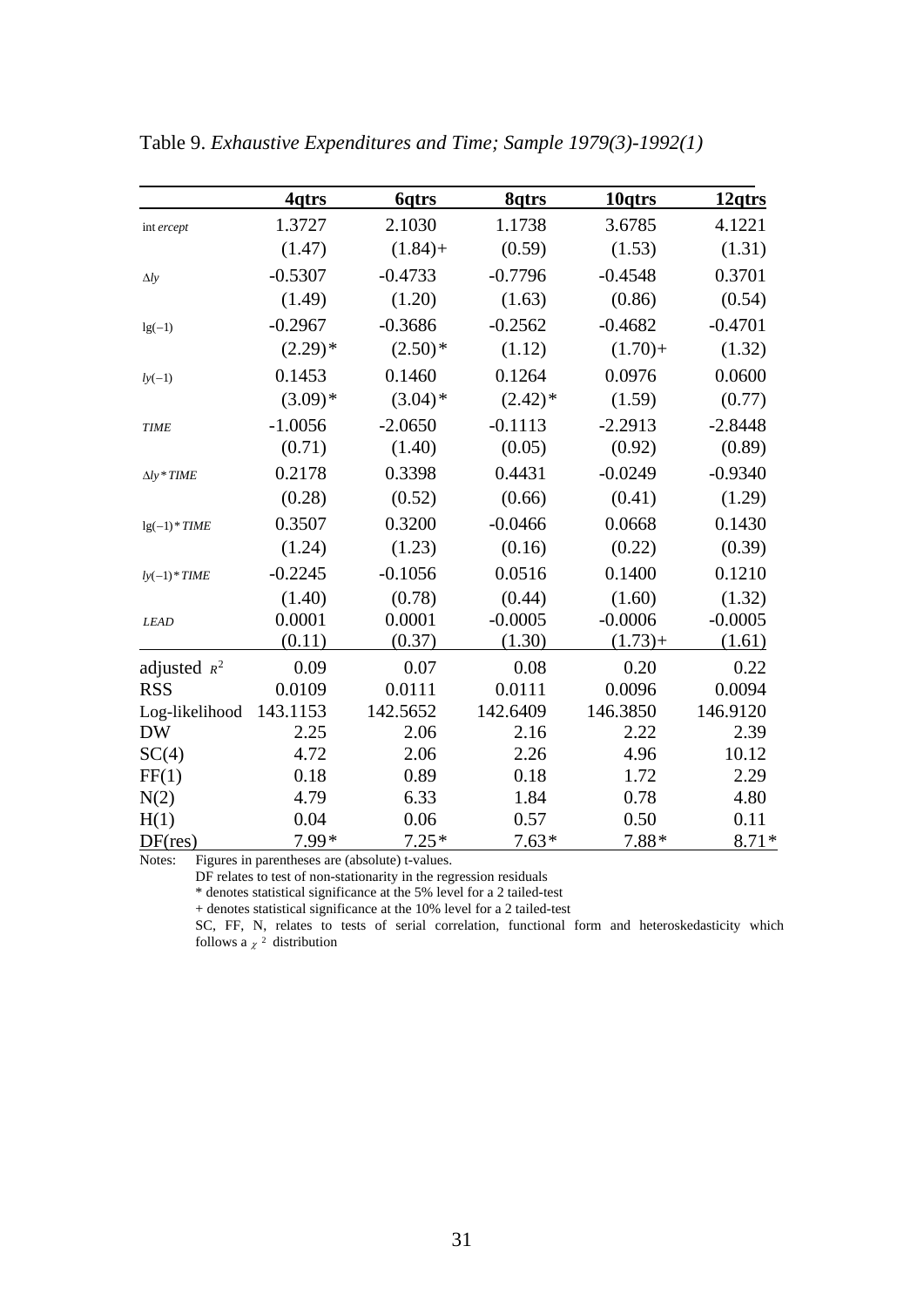|            | 4 <sub>atrs</sub> | <b>6</b> qtrs | 8qtrs     | 10 <sub>qtrs</sub> | 12 <sub>qtrs</sub> |
|------------|-------------------|---------------|-----------|--------------------|--------------------|
|            |                   |               |           |                    |                    |
|            | 0.4897            | 0.3961        | 0.4934    | 0.2085             | 0.1277             |
| $\eta_y$   | $(4.00)*$         | $(3.85)^*$    | (1.47)    | $(2.01)^*$         | (1.04)             |
|            | 1.4655            | 0.8304        | 0.5879    | 0.5920             | 0.5536             |
|            | (0.33)            | (0.55)        | $(4.63)*$ | $(7.42)^*$         | $(6.70)*$          |
| difference | $-0.9758$         | $-0.4343$     | $-0.0944$ | $-0.3835$          | $-0.4259$          |
|            | (0.22)            | (0.29)        | (0.27)    | $(2.97)^*$         | $(2.87)^*$         |

Table 10. *Elasticities from Exhaustive Expenditure Model* 

Notes: \* denotes statistical significance at the 5% level for a 2 tailed-test

+ denotes statistical significance at the 10% level for a 2 tailed-test